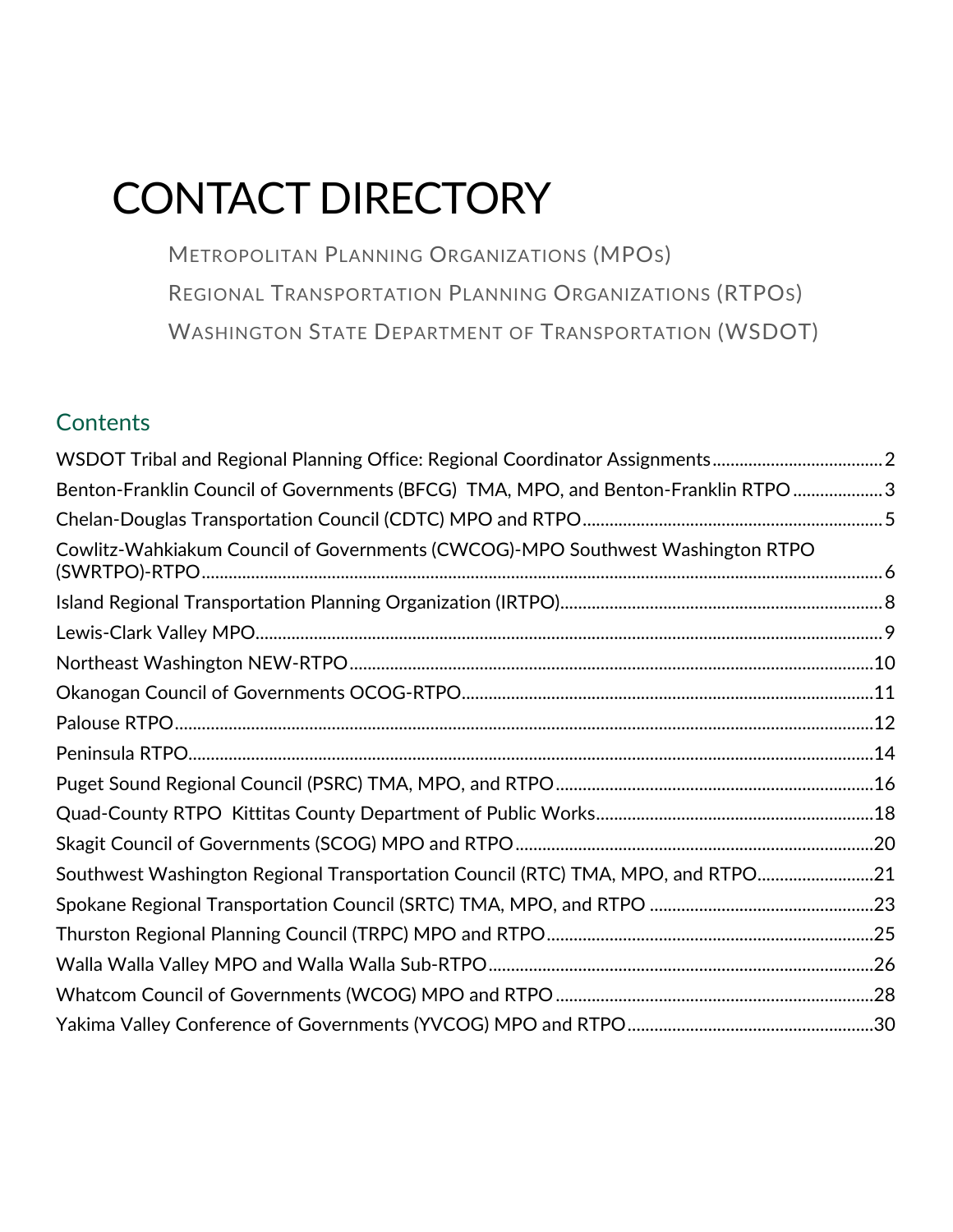<span id="page-1-0"></span>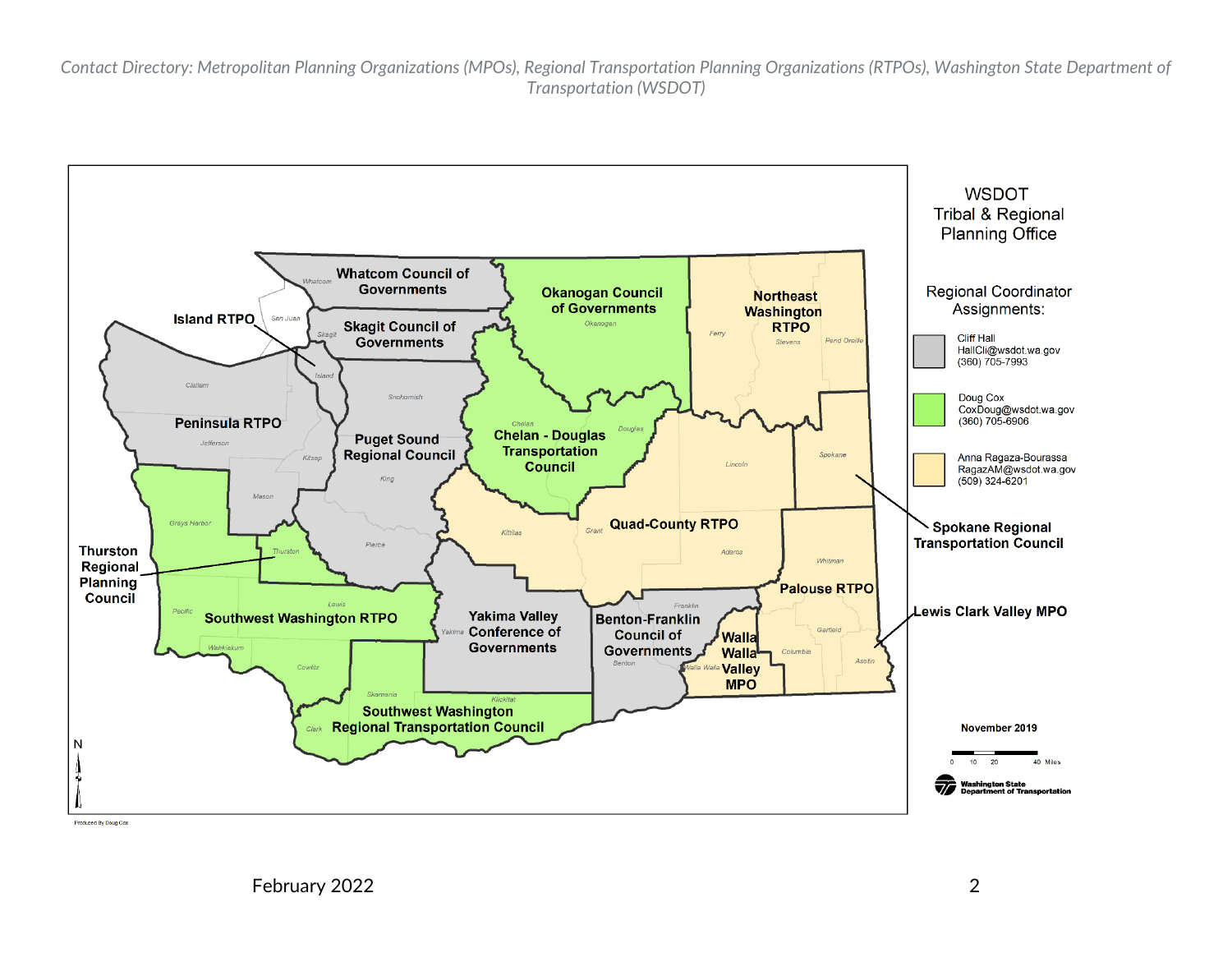# Benton-Franklin Council of Governments (BFCG) TMA, MPO, and Benton-Franklin RTPO

#### <span id="page-2-0"></span>Counties Served

Benton, Franklin

#### MPO/RTPO Contact Information

**Address:** 587 Stevens Drive | Richland, WA 99352

**Phone:** 509-943-9185

**Fax:** 509-943-6756

**Website:** [www.bfcog.us/](http://www.bfcog.us/)

#### MPO/RTPO Staff Directory

**Michelle Holt,** Executive Director, 509-492-4410, [mholt@bfcog.us](mailto:mholt@bfcog.us)  **Erin Braich**, Transportation Planning Manager, 509-492-5199, [ebraich@bfcog.us](mailto:ebraich@bfcog.us) **Tanner Martin**, Transportation Planner, 509-492-5327, [tmartin@bfcog.us](mailto:tmartin@bfcog.us)  **Olivia Meza,** Transportation Planner, 509-492-5328**,** [omeza@bfcog.us](mailto:omeza@bfcog.us) **Geoff Wagner**, Transportation Planner, 509-492-5201, [gwagner@bfcog.us](mailto:gwagner@bfcog.us)

## Local WSDOT Office Contact Information

**Address:** WSDOT South Central Region | 2809 Rudkin Road | Union Gap, WA 98903-1648 **Phone:** 509-577-1600 **Fax:** 509-577-1603 **Website:** [www.wsdot.wa.gov/regions/SouthCentral/](http://www.wsdot.wa.gov/regions/SouthCentral/)

## WSDOT Staff Directory

#### *WSDOT SOUTH CENTRAL REGION*

**Todd Trepanier**, Regional Administrator, 509-577-1620, [todd.trepanier@wsdot.wa.gov](mailto:todd.trepanier@wsdot.wa.gov)

**Troy Suing**, Assistant Regional Administrator-Program Management, 509-577-1626, [troy.suing@wsdot.wa.gov](mailto:troy.suing@wsdot.wa.gov)

**Paul Gonseth**, Planning Engineer, 509-577-1630, [paul.gonseth@wsdot.wa.gov](mailto:paul.gonseth@wsdot.wa.gov)

**Robert Fleming**, Program Management Engineer, 509-577-1629, [robert.fleming@wsdot.wa.gov](mailto:robert.fleming@wsdot.wa.gov)

**Randy Giles**, Local Programs Engineer, 509-577-1780, [randy.giles@wsdot.wa.gov](mailto:randy.giles@wsdot.wa.gov)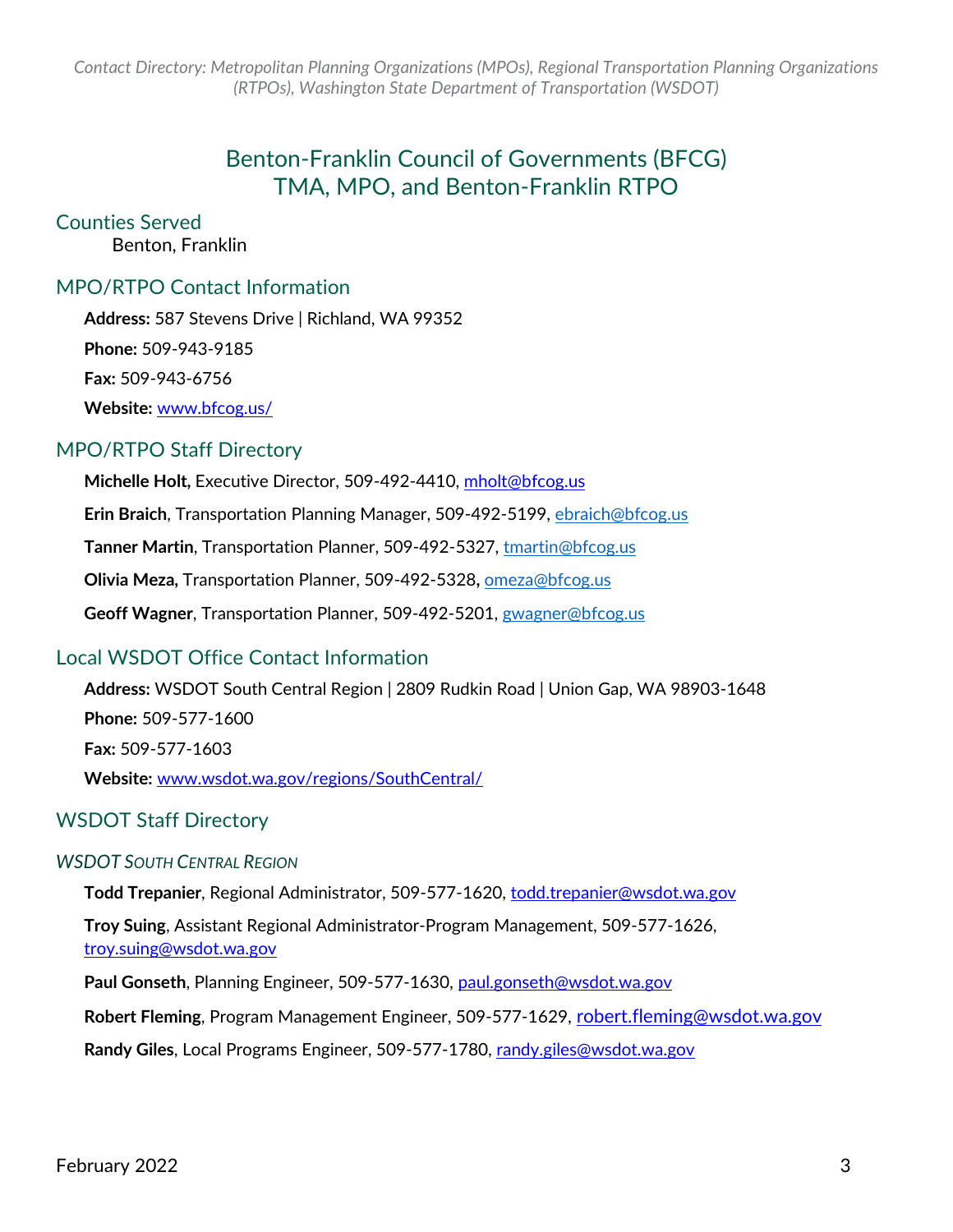#### *WSDOT HEADQUARTERS LIAISONS*

**Cliff Hall**, Tribal and Regional Planning Liaison, 360-705-7993, [cliff.hall@wsdot.wa.gov](mailto:cliff.hall@wsdot.wa.gov)

Linda Howell, Public Transportation Community Liaison, 509-543-3316, [linda.howell@wsdot.wa.gov](mailto:linda.howell@wsdot.wa.gov)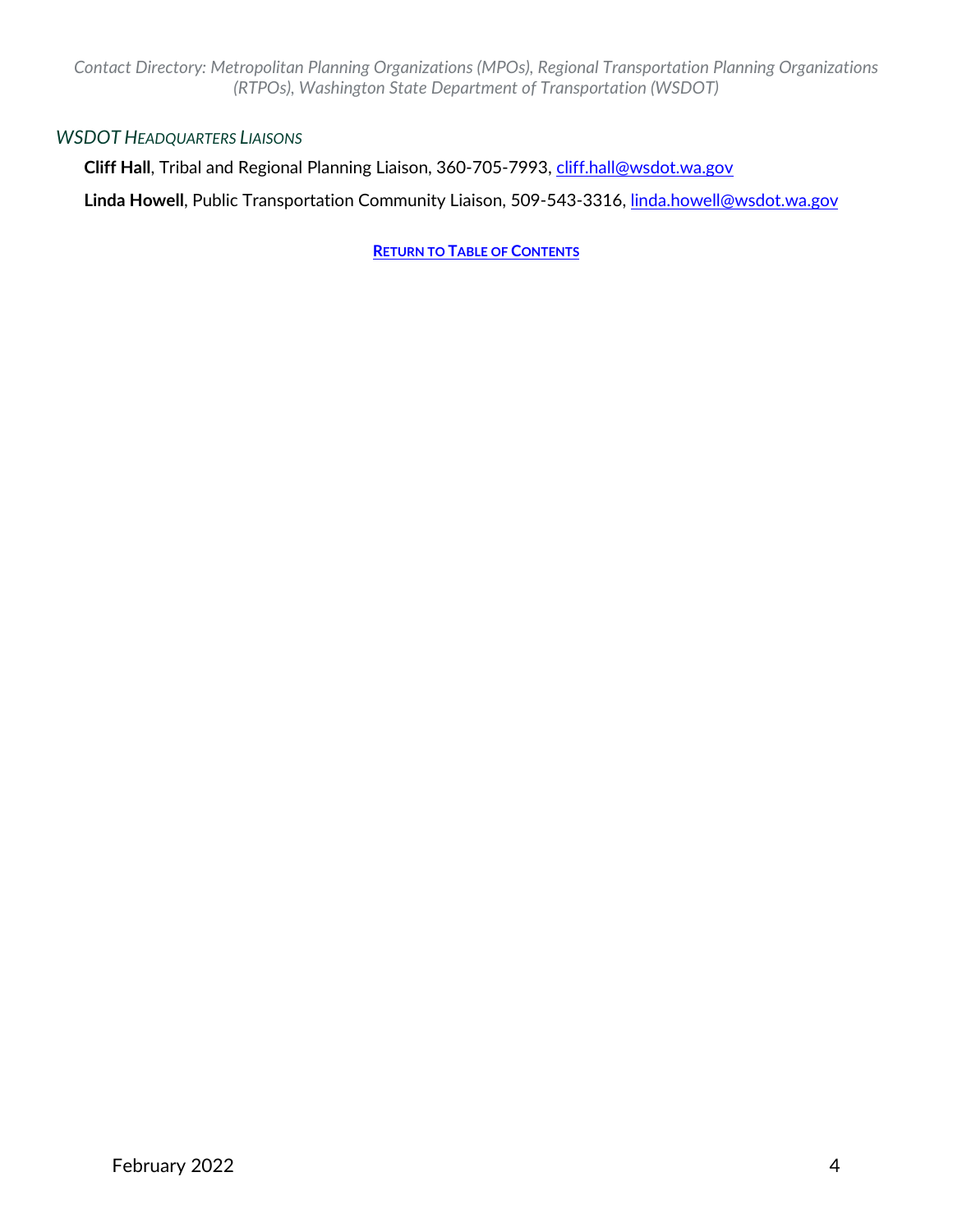# Chelan-Douglas Transportation Council (CDTC) MPO and RTPO

#### <span id="page-4-0"></span>Counties Served

Chelan, Douglas

## MPO/RTPO Contact Information

**Address:** 37 S. Wenatchee Avenue, Suite C, Wenatchee, WA 98801 **Phone:** 509-663-9059 **Fax:** 509-663-2022 **Website:** [www.chelan-douglas.org](http://www.chelan-douglas.org/)

#### MPO/RTPO Staff Directory

Jeff Wilkens, Executive Director, 509-663-9059 ext. 228, [jeff@chelan-douglas.org](mailto:jeff@chelan-douglas.org)

**Chad Daggett**, Executive Assistant and Clerk of the Board, 509-663-9059 ext. 230, [chad@chelan](mailto:chad@chelan-douglas.org)[douglas.org](mailto:chad@chelan-douglas.org)

**Riley Shewak,** Transportation Planner, [riley@chelan-douglas.org](mailto:riley@chelan-douglas.org) 

## Local WSDOT Office Contact Information

**Address:** WSDOT North Central Region | 2830 Euclid Avenue, Building A | Wenatchee, WA 98801-1156 **Phone:** 509-667-3000 **Fax:** 509-667-2940 **Website:** [www.wsdot.wa.gov/regions/NorthCentral/](http://www.wsdot.wa.gov/regions/NorthCentral/)

## WSDOT Staff Directory

#### *WSDOT NORTH CENTRAL REGION*

**Dave Bierschbach**, Regional Administrator, 509-667-3030, [dave.bierschbach@wsdot.wa.gov](mailto:dave.bierschbach@wsdot.wa.gov) **Brian Pearson**, Local Programs Engineer, 509-667-3090, [brian.pearson@wsdot.wa.gov](mailto:brian.pearson@wsdot.wa.gov) **Nicholas Manzaro**, Planning Manager, 509-667-2905, [nicholas.manzaro@wsdot.wa.gov](mailto:nicholas.manzaro@wsdot.wa.gov) **George Mazur**, Transportation Planner, 509-667-2917, [george.mazur@wsdot.wa.gov](mailto:george.mazur@wsdot.wa.gov)

#### *WSDOT HEADQUARTERS LIAISONS*

**Doug Cox**, Tribal and Regional Planning Liaison, 360-705-6906, [doug.cox@wsdot.wa.gov](mailto:doug.cox@wsdot.wa.gov) **Kate Tollefson**, Public Transportation Community Liaison, 509-664-0865, Mobile: 509-724-8688, [kate.tollefson@wsdot.wa.gov](mailto:kate.tollefson@wsdot.wa.gov)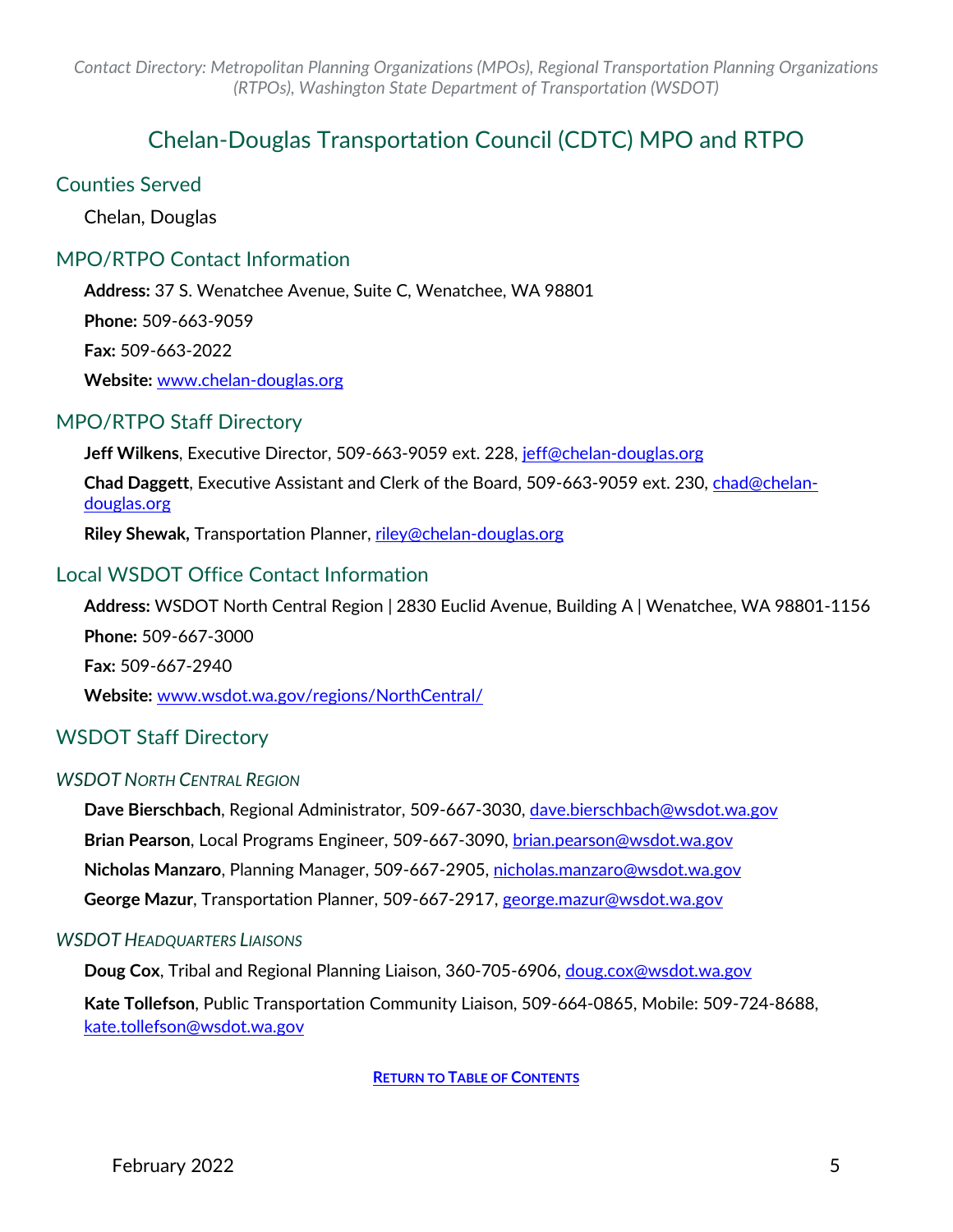# Cowlitz-Wahkiakum Council of Governments (CWCOG)-MPO and Southwest Washington RTPO (SWRTPO)-RTPO

#### <span id="page-5-0"></span>Counties Served

Cowlitz, Grays Harbor, Lewis, Pacific, Rainier (Oregon), Wahkiakum

## MPO/RTPO Contact Information

**Address:** 207 4th Avenue N | Administration Annex | Kelso, WA 98626-4195 **Phone:** 360-577-3041 **Fax:** 855-710-6381 **Website:** [www.cwcog.org](http://www.cwcog.org/)

## MPO/RTPO Staff Directory

**Bill Fashing**, Executive Director, [bfashing@cwcog.org](mailto:bfashing@cwcog.org) **Anisa Kisamore**, Office Administrator, [akisamore@cwcog.org](mailto:akisamore@cwcog.org) **Robert Stevens**, Transportation Planner, [rstevens@cwcog.org](mailto:rstevens@cwcog.org) **Ken Pearrow, Transportation Planner, [kpearrow@cwcog.org](mailto:kpearrow@cwcog.org)** 

## Local WSDOT Office Contact Information

**Address:** WSDOT Southwest Region | 11018 NE 51st Circle | P.O. Box 1709 | Vancouver, WA 98682 **Phone:** 360-905-2000 **Fax:** 360-905-2222 **Website:** [www.wsdot.wa.gov/regions/Southwest/](http://www.wsdot.wa.gov/regions/Southwest/)

## WSDOT Staff Directory

#### *WSDOT SOUTHWEST REGION*

**Carley Francis**, Regional Administrator, 360-905-2001, [carley.francis@wsdot.wa.gov](mailto:carley.francis@wsdot.wa.gov) **Laurie Lebowsky,** Planning Manager, 360-905-2082, [laurie.lebowsky@wsdot.wa.gov](mailto:laurie.lebowsky@wsdot.wa.gov) **Logan Cullums**, Transportation Planner, 360-905-2187, [logan.cullums@wsdot.wa.gov](mailto:logan.cullums@wsdot.wa.gov) **Brian McMullen**, Program Manager, 360-905-2030, [brian.mcmullen@wsdot.wa.gov](mailto:mcmullb@wsdot.wa.gov) **Michael Williams**, Local Programs Engineer, 360-905-2182, [micheal.williams@wsdot.wa.gov](mailto:micheal.williams@wsdot.wa.gov)

#### *WSDOT HEADQUARTERS LIAISONS*

**Doug Cox**, Tribal and Regional Planning Liaison, 360-705-6906, [doug.cox@wsdot.wa.gov](mailto:doug.cox@wsdot.wa.gov) **Matthew Cramer**, Public Transportation Community Liaison, 360-905-2152, [matthew.cramer@wsdot.wa.gov](mailto:matthew.cramer@wsdot.wa.gov)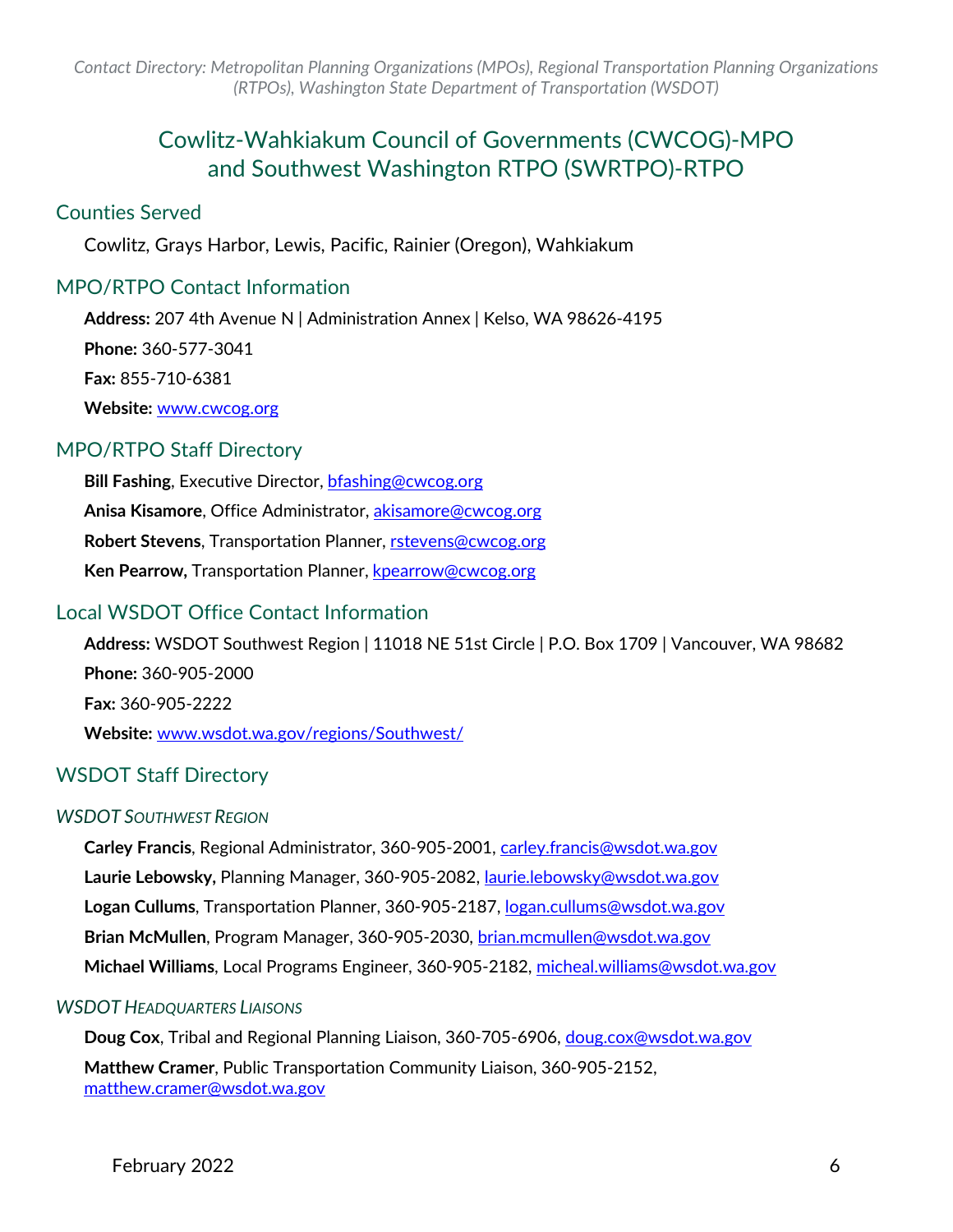## ODOT Staff Directory

**Kenneth Shonkwiler**, Area 1 Northwest Planner, Oregon Department of Transportation, Region 2, 503-325- 5281, [Kenneth.d.Shonkwiler@odot.state.or.us](mailto:Kenneth.d.Shonkwiler@odot.state.or.us)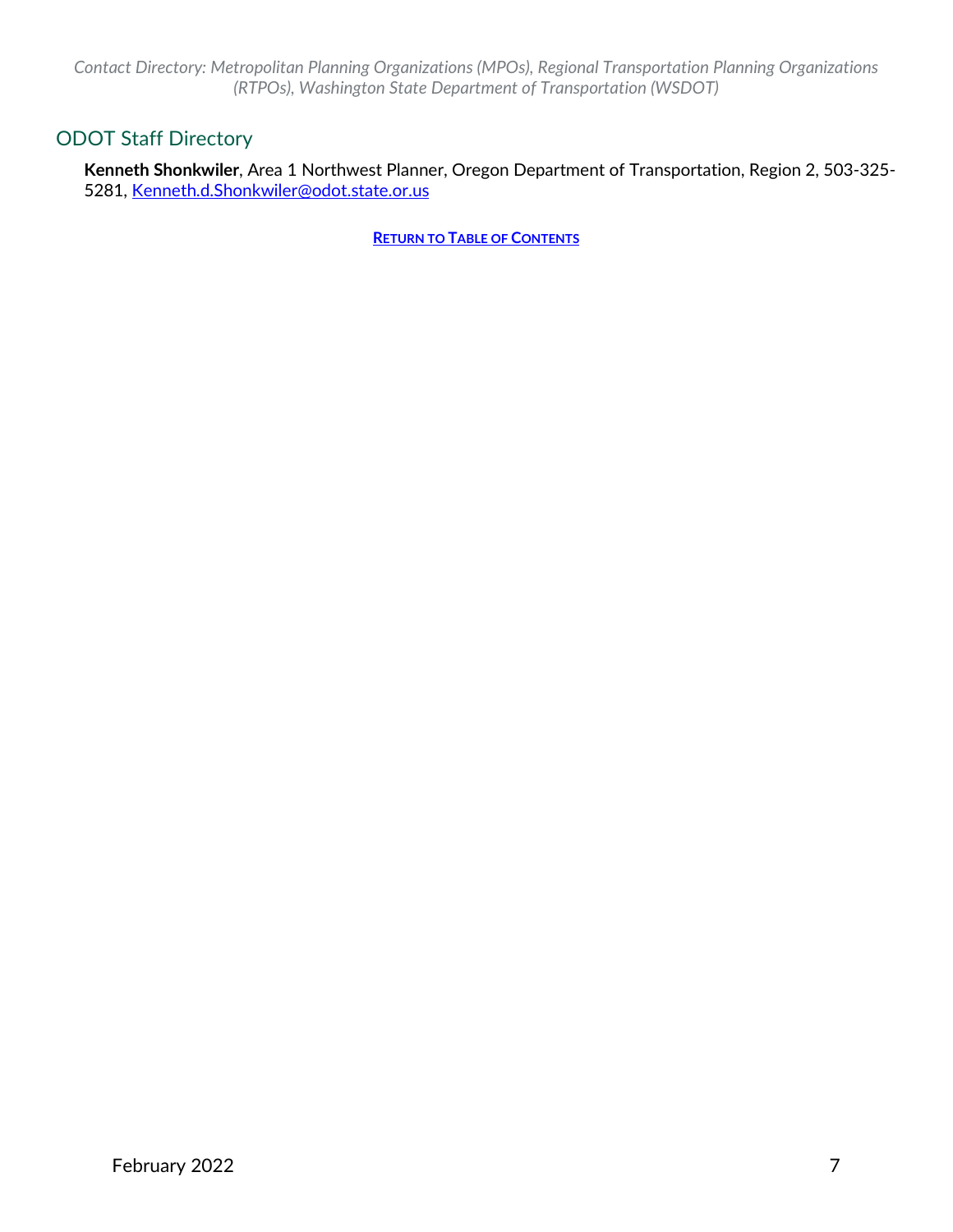# Island Regional Transportation Planning Organization (IRTPO)

## <span id="page-7-0"></span>County Served

Island

## RTPO Contact Information

**Physical Address:** P.O. Box 5000 | Coupeville, WA 98239 **Phone:** 360-678-7959 **Website:** [www.islandcountywa.gov/PublicWorks/Roads/Planning/Pages/Regional.aspx](https://www.islandcountywa.gov/PublicWorks/Roads/Planning/Pages/Regional.aspx)

## RTPO Staff Directory

**Connie Bowers**, Public Works Director, 360-679-7346, [connieb@islandcountywa.gov](mailto:connieb@islandcountywa.gov)  Ed Sewester, Assistant Public Works Director, 360-679-7334, e.sewester@islandcountywa.gov **Heather Bickford,** Transportation Planner, 360-240-5546, [h.bickford@islandcountywa.gov](mailto:h.bickford@islandcountywa.gov) **Nikki Davis,** Traffic Engineer, 360-678-7953, [n.davis@islandcountywa.gov](mailto:n.davis@islandcountywa.gov) 

## Local WSDOT Office Contact Information

**Address:** WSDOT Northwest Region, Mt. Baker Office | 1019 Andis Road | Burlington, WA 98233 **Phone:** 360-757-5999

**Fax:** 360-757-5975

**Website:** [www.wsdot.wa.gov/northwest/](http://www.wsdot.wa.gov/northwest/)

## WSDOT Staff Directory

#### *WSDOT NORTHWEST REGION*

**Mike Cotten**, Regional Administrator, 206-440-4693, [mike.cotten@wsdot.wa.gov](mailto:mike.cotten@wsdot.wa.gov) **Chris Damitio**, Assistant Regional Administrator, 360-757-5991, [chris.damitio@wsdot.wa.gov](mailto:chris.damitio@wsdot.wa.gov)  **Todd Carlson**, Planning & Engineering Services Manager, 360-757-5980, [todd.carlson@wsdot.wa.gov](mailto:todd.carlson@wsdot.wa.gov) **John Shambaugh**, Planning Manager, 360-757-5981, john.shambaugh@wsdot.wa.gov **Mehrdad Moini**, Local Programs Engineer, 206-440-4734, [mehrdad.moini@wsdot.wa.gov](mailto:mehrdad.moini@wsdot.wa.gov)

#### *WSDOT HEADQUARTERS LIAISONS*

**Cliff Hall**, Tribal and Regional Planning Liaison, 360-705-7993, [cliff.hall@wsdot.wa.gov](mailto:cliff.hall@wsdot.wa.gov) **Marianna Hanefeld**, Public Transportation Community Liaison, 425-777-0557, [marianna.hanefeld@wsdot.wa.gov](mailto:marianna.hanefeld@wsdot.wa.gov)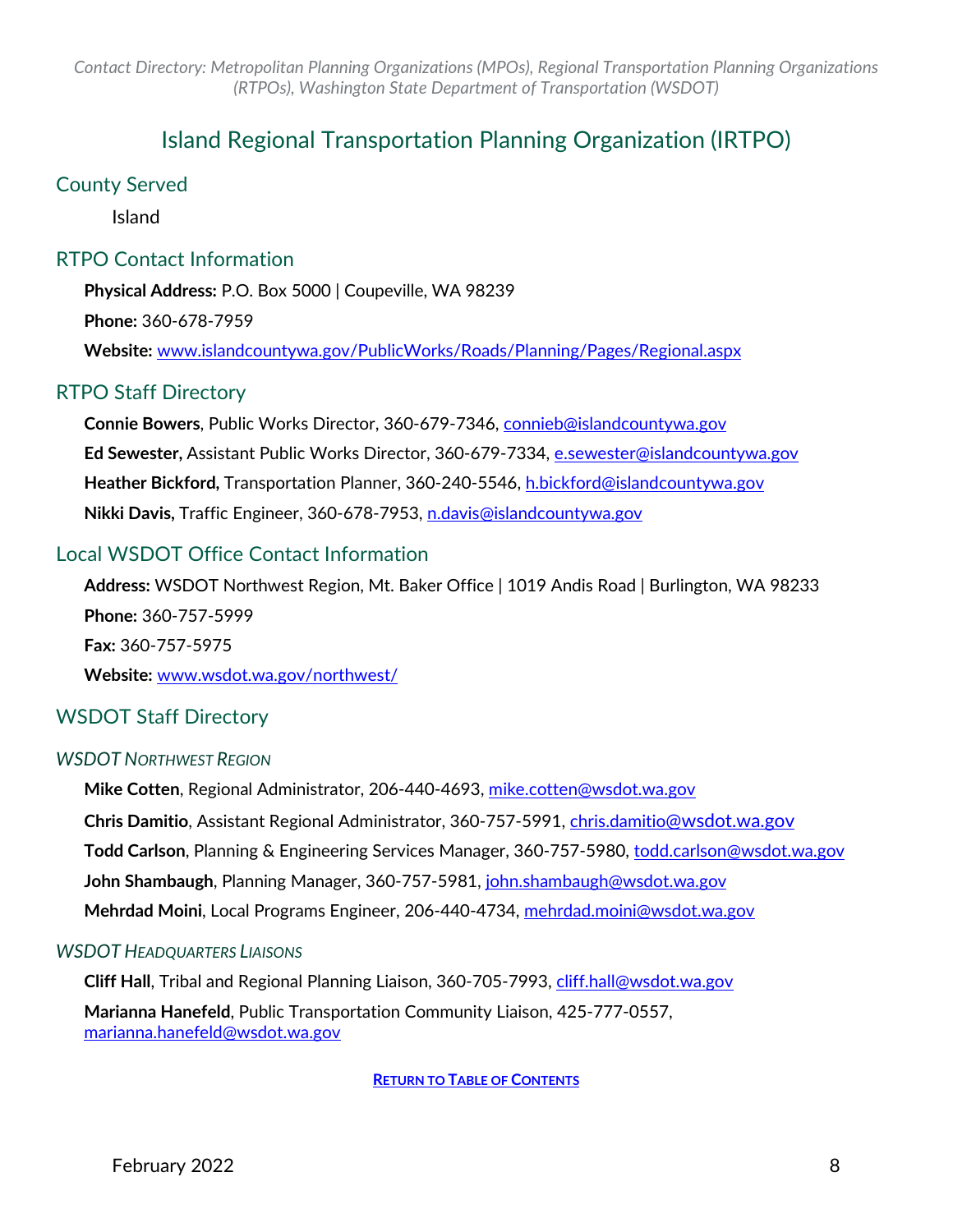# Lewis-Clark Valley MPO

#### <span id="page-8-0"></span>Counties Served

Asotin, Nez Perce (Idaho)

#### MPO Contact Information

**Address:** P.O. Box 160 | Asotin, WA 99402 **Phone:** 509-243-2074

**Website:** [www.lewisclarkmpo.org/](http://www.lewisclarkmpo.org/)

#### MPO Staff Directory

**Shannon Grow**, MPO Director, 208-298-1345, [director@lewisclarkmpo.org](mailto:director@lewisclarkmpo.org)

#### Local WSDOT Office Contact Information

**Address:** WSDOT South Central Region | 2809 Rudkin Road | Union Gap, WA 98903-1648

**Phone:** 509-577-1600

**Fax:** 509-577-1603

**Website:** [www.wsdot.wa.gov/regions/SouthCentral/](http://www.wsdot.wa.gov/regions/SouthCentral/)

#### WSDOT Staff Directory

#### *WSDOT SOUTH CENTRAL REGION*

**Todd Trepanier**, Regional Administrator, 509-577-1620, [todd.trepanier@wsdot.wa.gov](mailto:todd.trepanier@wsdot.wa.gov)

**Troy Suing**, Assistant Regional Administrator-Program Management, 509-577-1626, [troy.suing@wsdot.wa.gov](mailto:troy.suing@wsdot.wa.gov)

**Paul Gonseth**, Planning Engineer, 509-577-1630, [paul.gonseth@wsdot.wa.gov](mailto:gonsetp@wsdot.wa.gov)

**Robert Fleming**, Program Management Engineer, 509-577-1629, [robert.fleming@wsdot.wa.gov](mailto:robert.fleming@wsdot.wa.gov)

Randy Giles, Local Programs Engineer, 509-577-1780, [randy.giles@wsdot.wa.gov](mailto:randy.giles@wsdot.wa.gov)

#### *WSDOT HEADQUARTERS LIAISONS*

**Anna Ragaza-Bourassa**, Tribal and Regional Planning Liaison, 509-324-6201, [anna.ragaza](mailto:anna.ragaza-bourassa@wsdot.wa.gov)[bourassa@wsdot.wa.gov](mailto:anna.ragaza-bourassa@wsdot.wa.gov)

Nina Stocker, Public Transportation Community Liaison, 360-878-4695, [nina.stocker@wsdot.wa.gov](mailto:linda.howell@wsdot.wa.gov)

#### IDOT Staff Directory

**Erika Bowen**, Division Administrator, Office of Highway Safety, Idaho Transportation Department 208-334-8552, [erika.bowen@itd.idaho.gov](mailto:erika.bowen@itd.idaho.gov)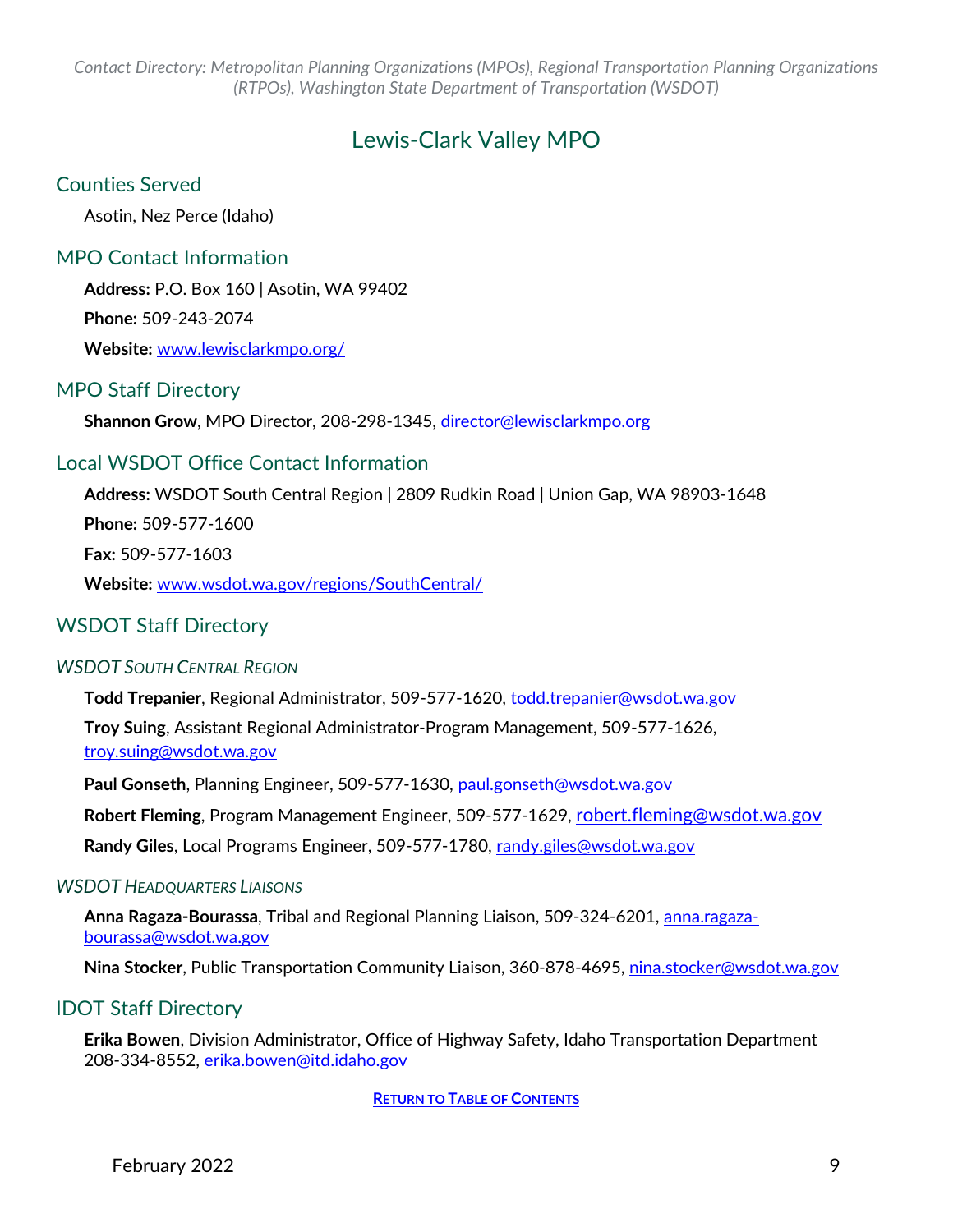# Northeast Washington NEW-RTPO

#### <span id="page-9-0"></span>Counties Served

Ferry, Pend Oreille, Stevens

## RTPO Contact Information

**Address:** 986 South Main Street, Suite A | Colville, WA 99114 **Phone:** 509-684-4571 **Fax:** 509-684-4788 **Website:** <http://www.teddonline.com/>

## RTPO Staff Directory

Jeff Koffel, Executive Director, 509-684-4571 ext. 105, *[jkoffel@teddonline.com](mailto:jkoffel@teddonline.com)* **Carrie Paetsch**, Finance Manager, 509-684-4571 ext. 104, [cpaetsch@teddonline.com](mailto:cpaetsch@teddonline.com) **Vacant**, District Planner, 509-684-4571 ext. 103, [@teddonline.](mailto:srappe@teddonline.com)com **Debbie Roberts**, Office Assistant, 509-684-4571 ext. 101, [droberts@teddonline.com](mailto:droberts@teddonline.com)

## Local WSDOT Office Contact Information

**Address:** WSDOT Eastern Region | 2714 North Mayfair Street | Spokane, WA 99207 **Phone:** 509-324-6000 **Fax:** 509-324-6005 **Website:** [www.wsdot.wa.gov/regions/Eastern/](http://www.wsdot.wa.gov/regions/Eastern/)

## WSDOT Staff Directory

#### *WSDOT EASTERN REGION*

**Mike Gribner**, Regional Administrator, 509-324-6010, [mike.gribner@wsdot.wa.gov](mailto:mike.gribner@wsdot.wa.gov) **Charlene Kay**, Planning Engineer, 509-324-6195, [charlene.kay@wsdot.wa.gov](mailto:kayc@wsdot.wa.gov) **Chad Simonson**, Program Manager, 509-324-6025, [simonsc@wsdot.wa.gov](mailto:simonsc@wsdot.wa.gov) **Keith Martin**, Local Programs Engineer, 509-324-6080, [keith.martin@wsdot.wa.gov](mailto:keith.martin@wsdot.wa.gov)

#### *WSDOT HEADQUARTERS LIAISONS*

**Anna Ragaza-Bourassa**, Tribal and Regional Planning Liaison, 509-324-6201, [anna.ragaza](mailto:anna.ragaza-bourassa@wsdot.wa.gov)[bourassa@wsdot.wa.gov](mailto:anna.ragaza-bourassa@wsdot.wa.gov)

Nina Stocker, Public Transportation Community Liaison, 360-878-4695, [nina.stocker@wsdot.wa.gov](mailto:nina.stocker@wsdot.wa.gov)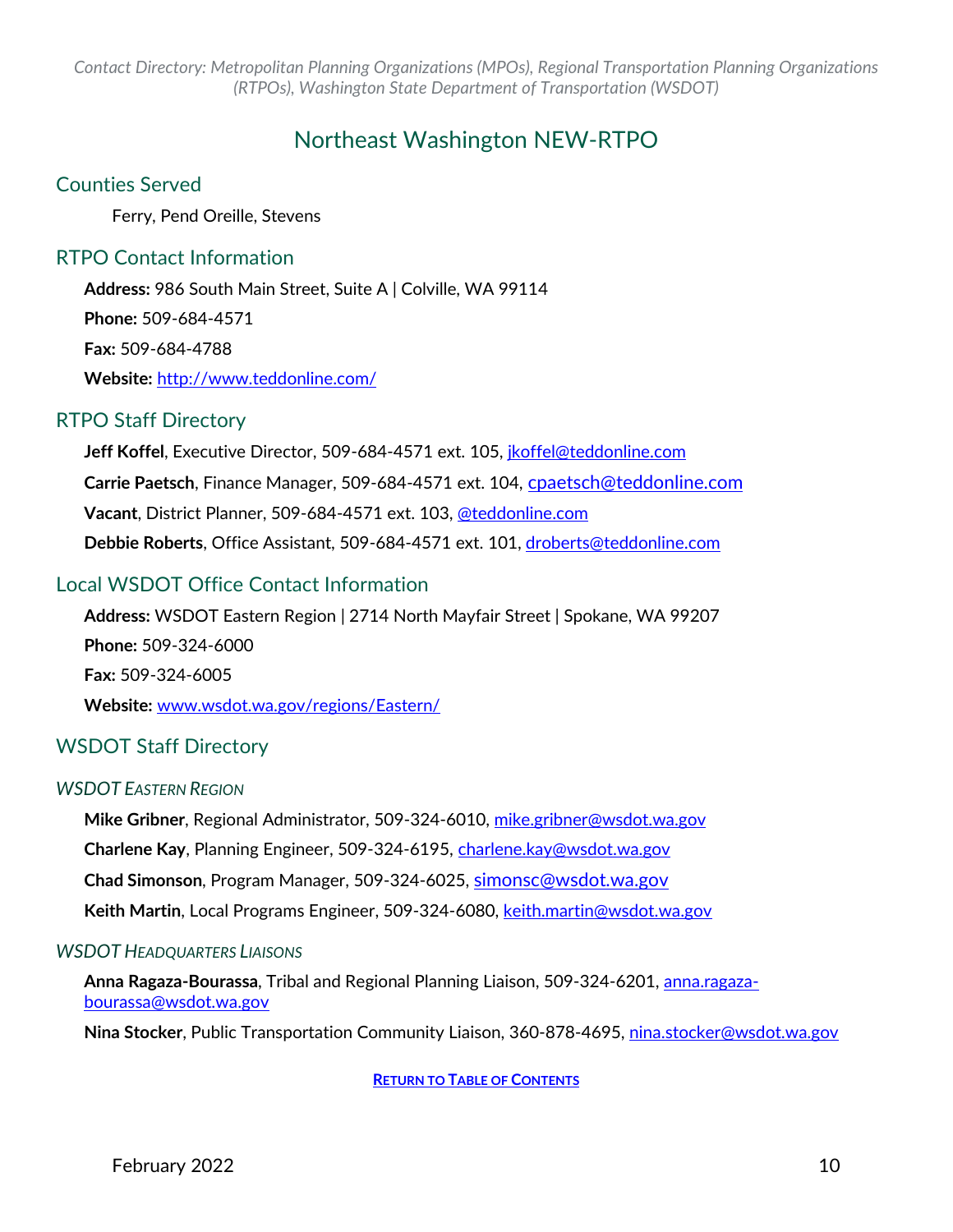# Okanogan Council of Governments OCOG-RTPO

## <span id="page-10-0"></span>County Served

Okanogan

## RTPO Contact Information

**Address:** Okanogan County Public Works | 1234A 2nd Avenue South | Okanogan, WA 98840

## RTPO Staff Directory

**Jon Neal**, Chair, 509-476-2926, ext. 101, [neal.oroville@nvinet.com](mailto:neal.oroville@nvinet.com)  **Brent Timm,** Secretary, 509-557-6177, [btimm@okanogantransit.com](mailto:btimm@okanogantransit.com) **Josh Thomson, P.E.**, Treasurer, 509-422-7300, [jthomson@co.okanogan.wa.us](mailto:jthomson@co.okanogan.wa.us) **Jackie Moriarty**, Administrative Assistant, 509-557-6177, [clerk@okanogantransit.com](mailto:clerk@okanogantransit.com)

## Local WSDOT Office Contact Information

**Address:** WSDOT North Central Region | 2830 Euclid Avenue, Building A | Wenatchee, WA 98801-1156 **Phone:** 509-667-3000 **Fax:** 509-667-2940 **Website:** [www.wsdot.wa.gov/regions/NorthCentral/](http://www.wsdot.wa.gov/regions/NorthCentral/)

## WSDOT Staff Directory

#### *WSDOT NORTH CENTRAL REGION*

**Dave Bierschbach**, Regional Administrator, 509-667-3030, [dave.bierschbach@wsdot.wa.gov](mailto:dave.bierschbach@wsdot.wa.gov) **Brian Pearson**, Local Programs Engineer, 509-667-3090, [brian.pearson@wsdot.wa.gov](mailto:brian.pearson@wsdot.wa.gov) **Nicholas Manzaro**, Planning Manager, 509-667-2905, [nicholas.manzaro@wsdot.wa.gov](mailto:nicholas.manzaro@wsdot.wa.gov) **Maxwell Nelson**, Transportation Planner, 509-667-2910, [maxwell.nelson@wsdot.wa.gov](mailto:maxwell.nelson@wsdot.wa.gov) **George Mazur**, Transportation Planner, 509-667-2917, [george.mazur@wsdot.wa.gov](mailto:george.mazur@wsdot.wa.gov)

#### *WSDOT HEADQUARTERS LIAISONS*

**Doug Cox**, Tribal and Regional Planning Liaison, 360-705-6906, [doug.cox@wsdot.wa.gov](mailto:doug.cox@wsdot.wa.gov) **Kate Tollefson**, Public Transportation Community Liaison, 509-664-0865, Mobile: 509-724-8688, [kate.tollefson@wsdot.wa.gov](mailto:kate.tollefson@wsdot.wa.gov)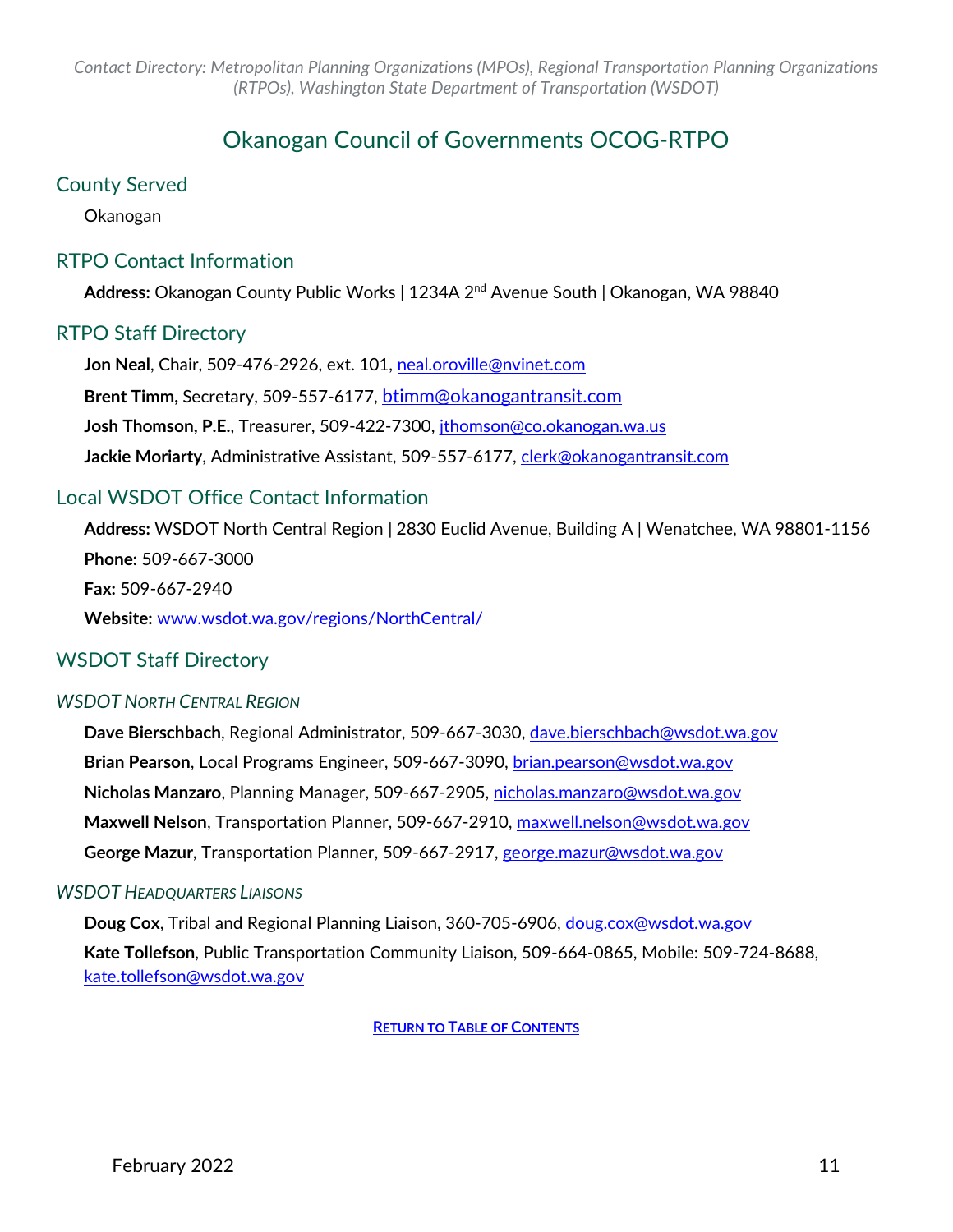# Palouse RTPO

## <span id="page-11-0"></span>Counties Served

Asotin, Columbia, Garfield, Whitman

## RTPO Contact Information

**Address:** 1610 NE Eastgate Boulevard, Suite 401| Pullman, WA 99163 **Phone:** 509-339-7100 **Website:** [www.palousertpo.org](http://www.palousertpo.org/)

#### RTPO Staff Directory

**Shaun Darveshi**, Transportation Planning Engineer, 509-339-7100, [shaun@palousertpo.org](mailto:shaun@palousertpo.org)

## Local WSDOT Office Contact Information

**Address:** WSDOT South Central Region | 2809 Rudkin Road | Union Gap, WA 98903-1648 **Phone:** 509-577-1602 **Fax:** 509-577-1603 **Website:** [www.wsdot.wa.gov/regions/SouthCentral/](http://www.wsdot.wa.gov/regions/SouthCentral/)

## WSDOT Staff Directory

#### *WSDOT SOUTH CENTRAL REGION*

**Todd Trepanier**, Regional Administrator, 509-577-1620, [todd.trepanier@wsdot.wa.gov](mailto:todd.trepanier@wsdot.wa.gov) **Troy Suing**, Assistant Regional Administrator-Program Management, 509-577-1626, [troy.suing@wsdot.wa.gov](mailto:troy.suing@wsdot.wa.gov)

**Paul Gonseth**, Planning Engineer, 509-577-1630, [paul.gonseth@wsdot.wa.gov](mailto:paul.gonseth@wsdot.wa.gov) **Robert Fleming**, Program Management Engineer, 509-577-1629, [robert.fleming@wsdot.wa.gov](mailto:robert.fleming@wsdot.wa.gov) **Randy Giles**, Local Programs Engineer, 509-577-1780, [randy.giles@wsdot.wa.gov](mailto:randy.giles@wsdot.wa.gov)

#### *WSDOT EASTERN REGION*

**Mike Gribner**, Regional Administrator, 509-324-6010, [mike.gribner@wsdot.wa.gov](mailto:mike.gribner@wsdot.wa.gov) **Charlene Kay**, Planning Engineer, 509-324-6195, [charlene.kay@wsdot.wa.gov](mailto:charlene.kay@wsdot.wa.gov) **Chad Simonson**, Program Manager, 509-324-6025, [simonsc@wsdot.wa.gov](mailto:simonsc@wsdot.wa.gov) **Keith Martin**, Local Programs Engineer, 509-324-6080, [keith.martin@wsdot.wa.gov](mailto:keith.martin@wsdot.wa.gov)

#### *WSDOT HEADQUARTERS LIAISONS*

**Anna Ragaza-Bourassa**, Tribal and Regional Planning Liaison, 509-324-6201, [anna.ragaza](mailto:anna.ragaza-bourassa@wsdot.wa.gov)[bourassa@wsdot.wa.gov](mailto:anna.ragaza-bourassa@wsdot.wa.gov)

February 2022 12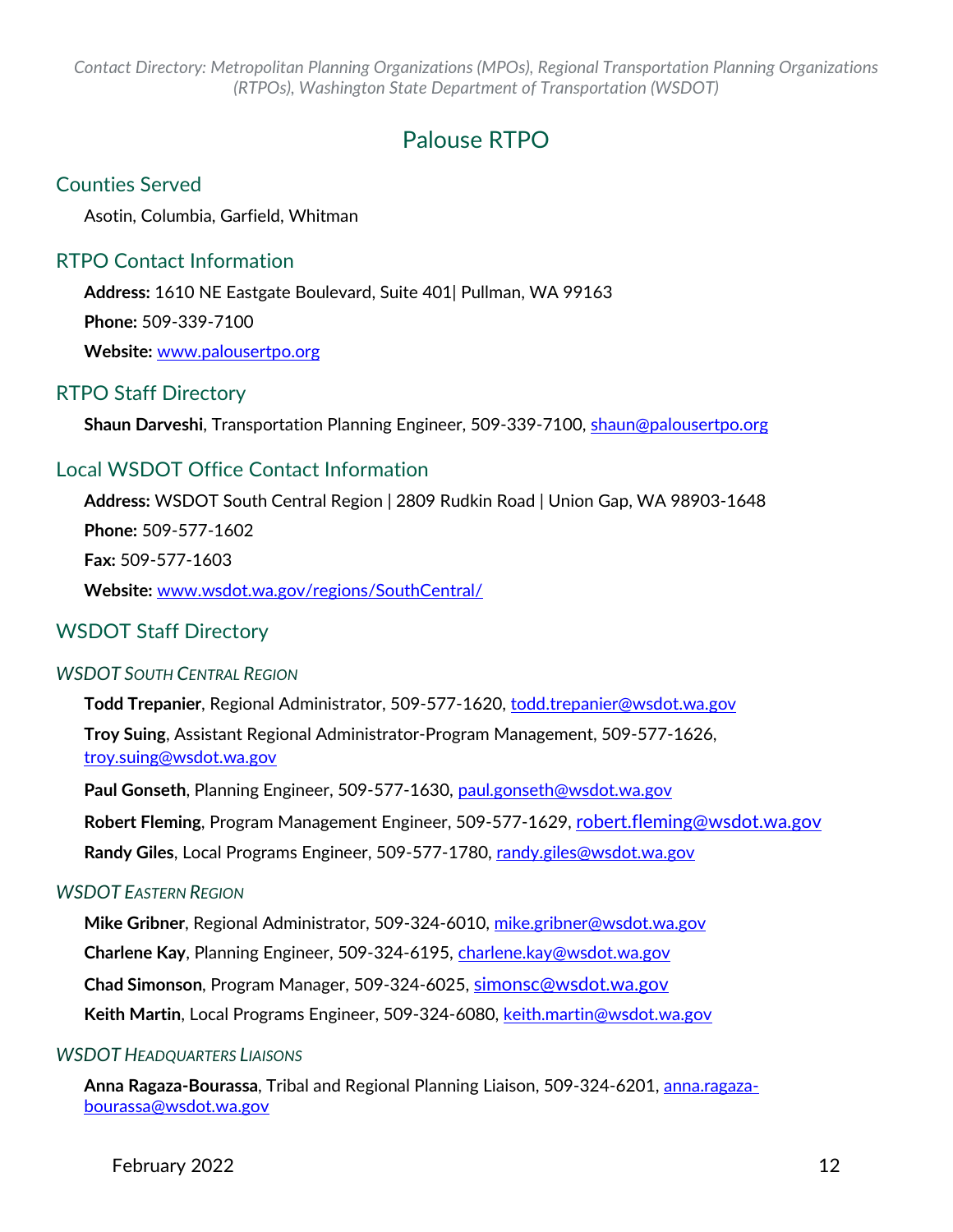## **Nina Stocker**, Public Transportation Community Liaison, 360-878-4695, [nina.stocker@wsdot.wa.gov](mailto:nina.stocker@wsdot.wa.gov)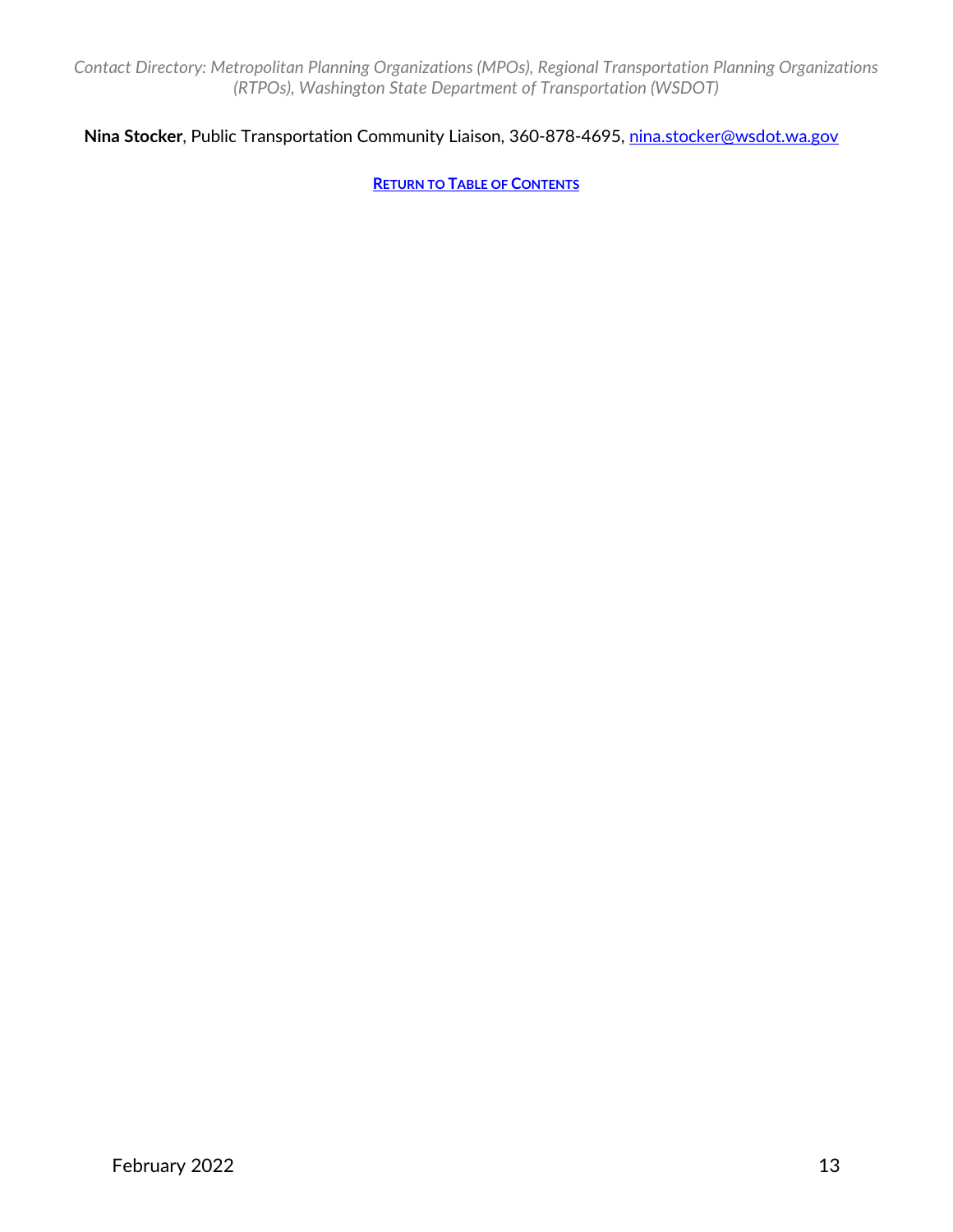# Peninsula RTPO

## <span id="page-13-0"></span>Counties Served

Clallam, Jefferson, Kitsap, Mason

## RTPO Contact Information

**Address:** Kitsap Transit | 60 Washington Ave. Suite 200 | Bremerton WA 98337 **Phone:** 360-479-696 **Fax:** 360-377-7086 **Website:** [www.prtpo.org](http://www.prtpo.org/)

## RTPO Staff Directory

#### *PENINSULA RTPO*

**Bek Ashby,** Executive Board Chair**,** 360-731-0778**,** [bashby@cityofportorchard.us](mailto:bashby@cityofportorchard.us) **Randy Neatherlin,** Executive Board vice Chair**,** 360-427-3670 x419, [randyn@co.mason.wa.us](mailto:randyn@co.mason.wa.us) **Tammi Rubert,** Secretary**,** 360-385-3020 x 107**,** [trubert@jeffersontransit.com](mailto:trubert@jeffersontransit.com)

#### *KITSAP TRANSIT – LEAD PLANNING AGENCY*

**John Clauson,** Executive Director**,** 360-478-6223**,** [johnc@kitsaptransit.com](mailto:johnc@kitsaptransit.com) **Edward Coviello,** Transportation Planner**,** 360-824-4919, [edwardc@kitsaptransit.com](mailto:edwardc@kitsaptransit.com) **Thera Black,** Transportation Planner, 360-878-0353, [therab@peninsulaRTPO.org](mailto:therab@peninsulaRTPO.org) **Paul Shinners,** Finance Director, 360-824-4908, [pauls@kitsaptransit.com](mailto:pauls@kitsaptransit.com) **Steffani Lillie,** Service & Capital Development Director, 360-478-6931, [steffanil@kitsaptransit.com](mailto:steffanil@kitsaptransit.com)

## *JEFFERSON TRANSIT AUTHORITY – FISCAL AGENT*

**Tammi Rubert,** General Manager**,** 360-385-3020 x 107**,** [trubert@jeffersontransit.com](mailto:trubert@jeffersontransit.com)

## Local WSDOT Office Contact Information

**Physical Address:** WSDOT Olympic Region | 5720 Capitol Boulevard | Tumwater, WA 98504-7440 **Mailing Address:** WSDOT Olympic Region | P.O. Box 47440 | Tumwater, WA 98504-7440 **Phone:** 360-357-2600 **Fax:** 360-357-2601 **Website:** [www.wsdot.wa.gov/regions/Olympic/](http://www.wsdot.wa.gov/regions/Olympic/)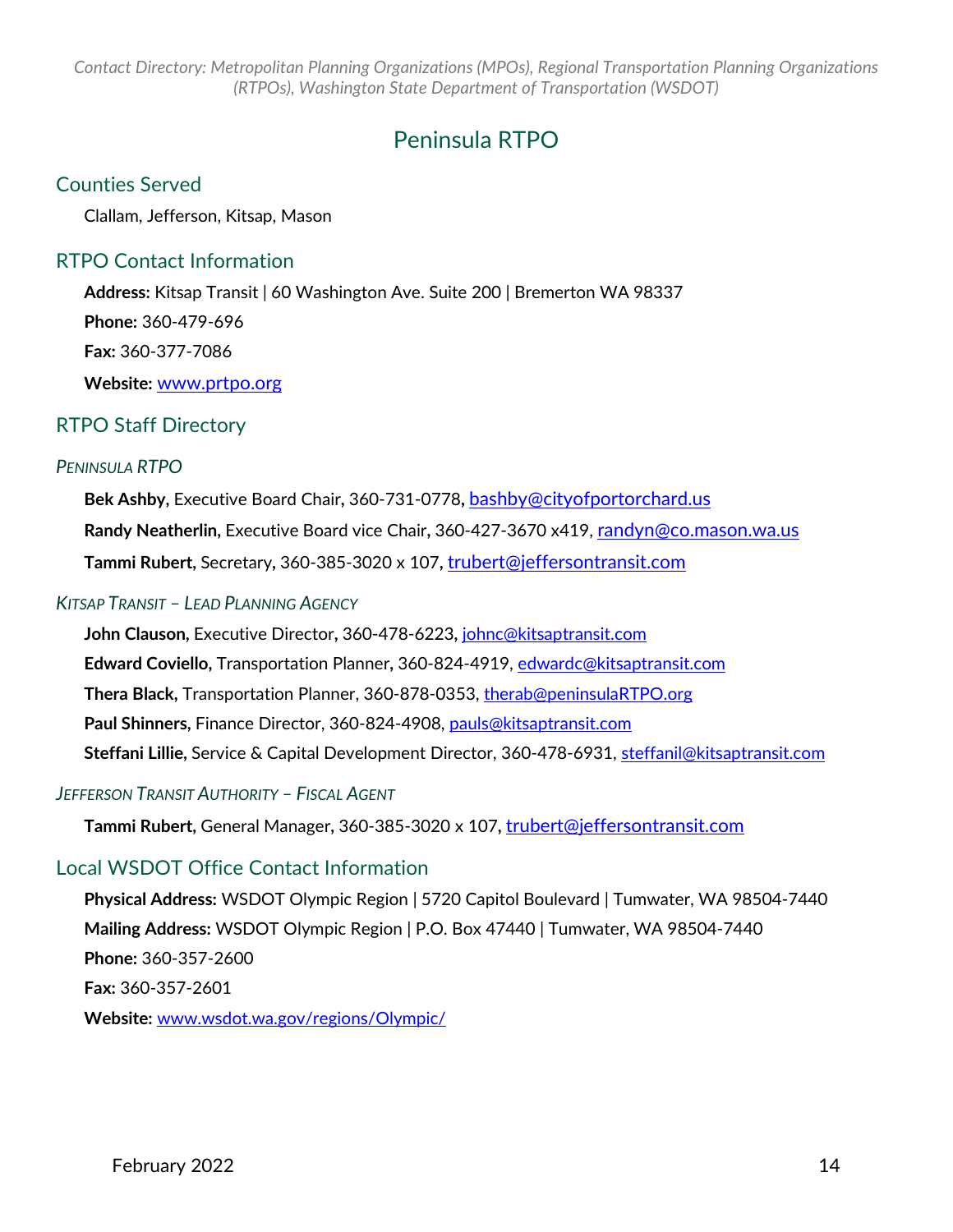## WSDOT Staff Directory

#### *WSDOT OLYMPIC REGION*

**Steve Roark**, Regional Administrator, 360-357-2658, [steve.roark@wsdot.wa.gov](mailto:steve.roark@wsdot.wa.gov) **Joseph Perez**, Planning & Program Manager, 360-357-2607, [joseph.perez@wsdot.wa.gov](mailto:joseph.perez@wsdot.wa.gov) **Dennis Engel**, Multimodal Planning Manager, 360-357-2651, [dennis.engel@wsdot.wa.gov](mailto:dennis.engel@wsdot.wa.gov) **Bryan Dias**, Local Programs Engineer, 360-357-2631, [bryan.dias@wsdot.wa.gov](mailto:bryan.dias@wsdot.wa.gov)

#### *WSDOT HEADQUARTERS LIAISONS*

**Cliff Hall**, Tribal and Regional Planning Liaison, 360-705-7993, [cliff.hall@wsdot.wa.gov](mailto:cliff.hall@wsdot.wa.gov) **Elizabeth Safsten**, Public Transportation Liaison, 360-705-6885, [elizabeth.safsten@wsdot.wa.gov](mailto:elizabeth.safsten@wsdot.wa.gov)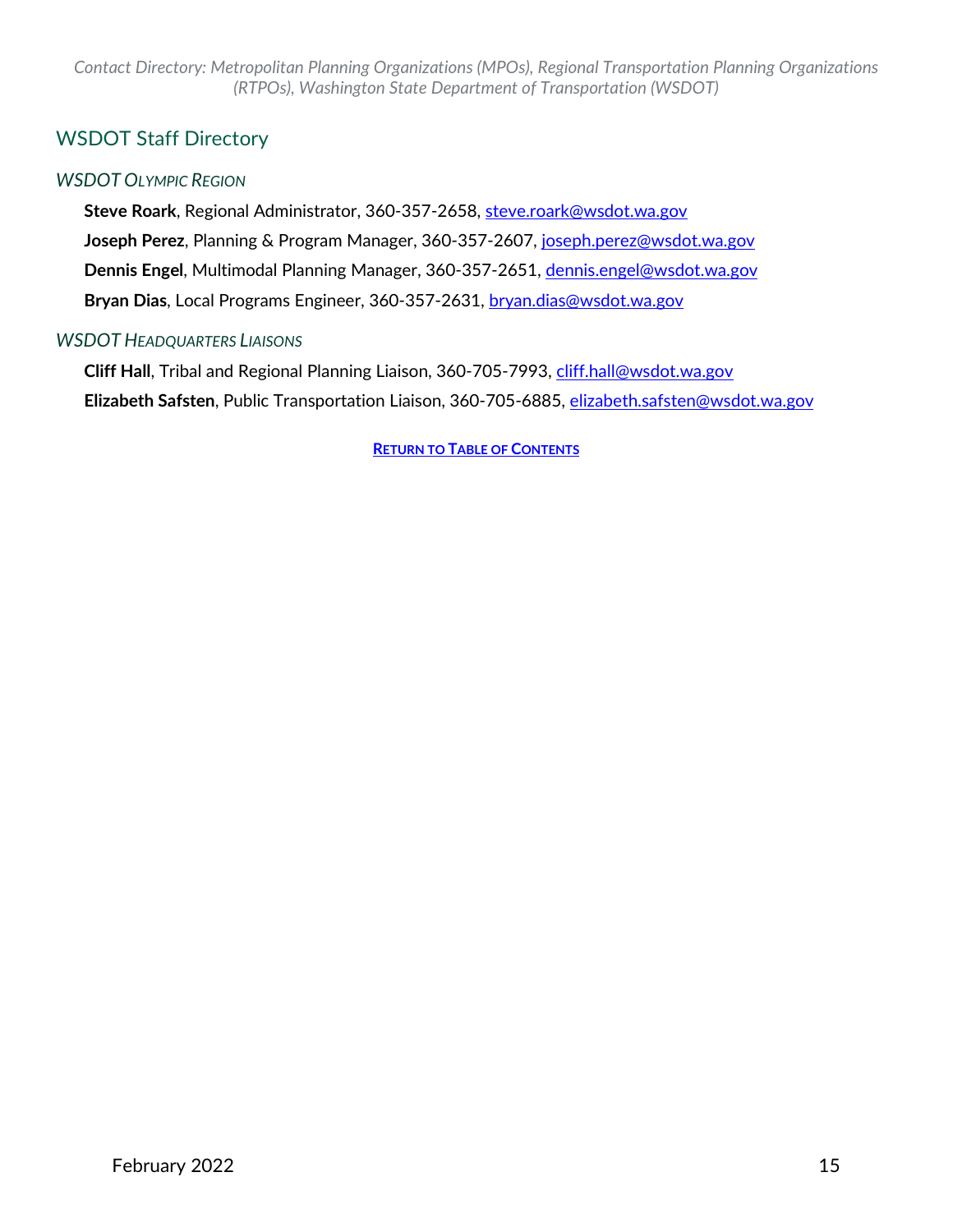# Puget Sound Regional Council (PSRC) TMA, MPO, and RTPO

#### <span id="page-15-0"></span>Counties Served

King, Kitsap, Pierce, Snohomish

## MPO/RTPO Contact Information

**Physical Address:** 1011 Western Avenue, Suite 500 | Seattle, WA 98104-1035 **Phone:** 206-464-7090

**Fax:** 206-587-4825

**Website:** [www.psrc.org/](http://www.psrc.org/)

## MPO/RTPO Staff Directory

**Josh Brown**, Executive Director, 206-464-7515, [jbrown@psrc.org](mailto:jbrown@psrc.org)

**Nancy Bounanno Grennan**, Deputy Executive Director, Budget/Work Program, 206-464-7527, [nbgrennan@psrc.org](mailto:nbgrennan@psrc.org) 

**Kelly McGourty**, Transportation Director, 206-971-3601, [kmcgourty@psrc.org](mailto:kmcgourty@psrc.org)

**Craig Helmann**, Program Manager, Data Systems and Analysis, 206-464-6180, [chelmann@psrc.org](mailto:chelmann@psrc.org)

**Catherine Kato,** Data Technician, 206-464-6843, [ckato@psrc.org](mailto:ckato@psrc.org) 

**Rick Olson, Government Relations, 206-971-3050, [rolson@psrc.org](mailto:rolson@psrc.org)** 

**Lili Mayer**, Finance Manager, 206-688-8221 (mobile), 206-971-3268, [LMayer@psrc.org](mailto:LMayer@psrc.org)

**Andrew Werfelmann**, Budget Manager, 206-971-3292, [awerfelmann@psrc.org](mailto:awerfelmann@psrc.org)

**Patty Jakala**, Senior Accountant, 206-971-3291, [pjakala@psrc.org](mailto:pjakala@psrc.org)

## Local WSDOT Office Contact Information

**Address:** WSDOT Northwest Region | 15700 Dayton Ave. N | Seattle, WA 98133 **Phone:** 206-440-4705

## WSDOT Staff Directory

#### *WSDOT NORTHWEST REGION*

**Mike Cotten**, Regional Administrator, 206-440-4693, [mike.cotton@wsdot.wa.gov](mailto:mike.cotton@wsdot.wa.gov) **Mehrdad Moini**, Local Programs Engineer, 206-440-4734, [mehrdad.moini@wsdot.wa.gov](mailto:mehrdad.moini@wsdot.wa.gov) Julie Meredith, Asst. Secretary, Urban Mobility and Access, 206-770-3568, julie.meredith@wsdot.wa.gov **Robin Mayhew**, Management of Mobility Director, 206-464-1264, [robin.mayhew@wsdot.wa.gov](mailto:robin.mayhew@wsdot.wa.gov)

#### *OLYMPIC REGION CONTACT INFORMATION*

**Steve Roark**, Regional Administrator, 360-357-2658, [steve.roark@wsdot.wa.gov](mailto:steve.roark@wsdot.wa.gov) **Joseph Perez**, Planning & Program Manager, 360-357-2607, [joseph.perez@wsdot.wa.gov](mailto:joseph.perez@wsdot.wa.gov)

February 2022 16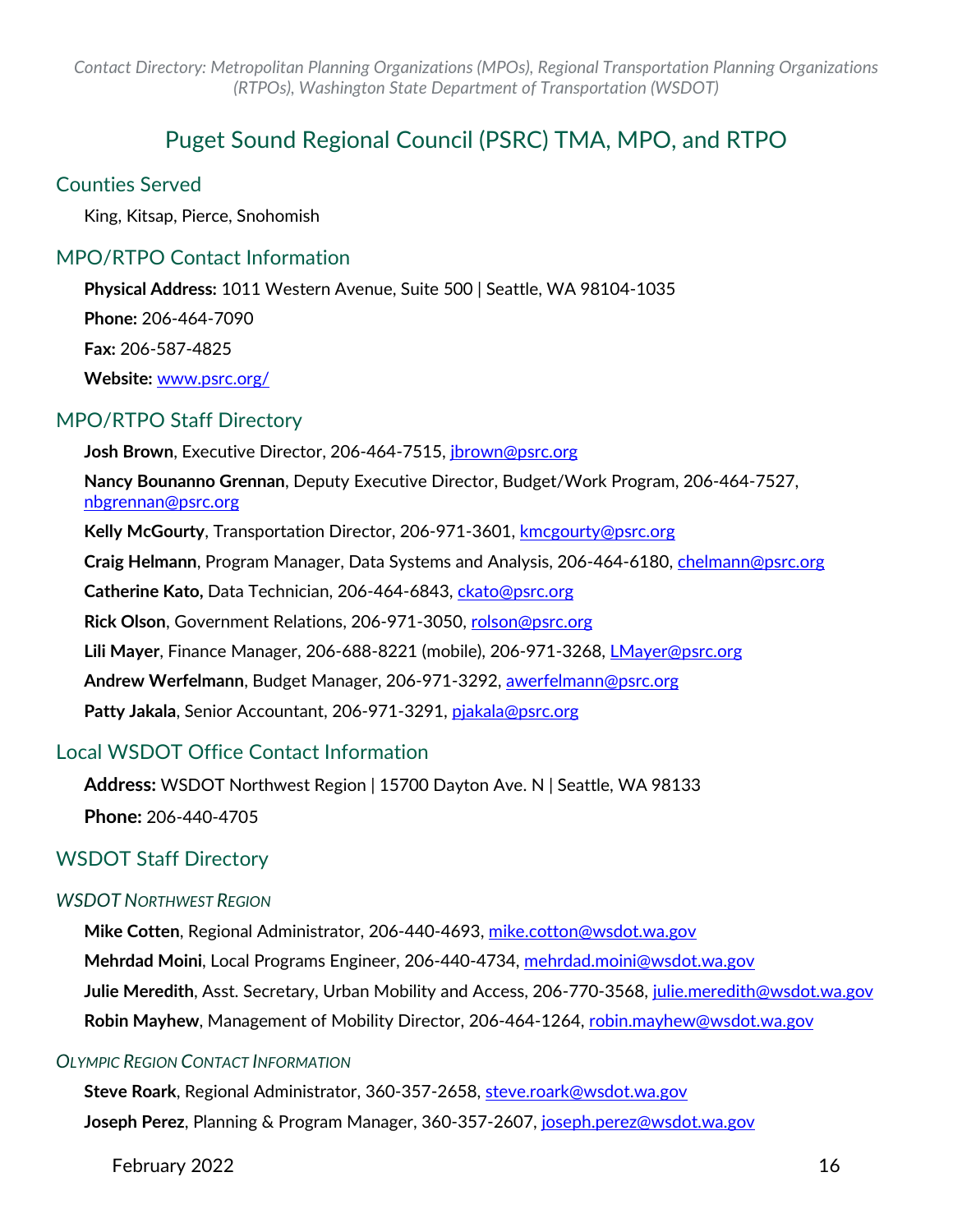**Dennis Engel**, Multimodal Planning Manager, 360-357-2651, [dennis.engel@wsdot.wa.gov](mailto:dennis.engel@wsdot.wa.gov) **Bryan Dias**, Local Programs Engineer, 360-357-2631, [bryan.dias@wsdot.wa.gov](mailto:bryan.dias@wsdot.wa.gov)

#### *WSDOT HEADQUARTERS LIAISONS*

**Cliff Hall**, Tribal and Regional Planning Liaison, 360-705-7993, [cliff.hall@wsdot.wa.gov](mailto:cliff.hall@wsdot.wa.gov)

**Michel Cross** , Public Transportation Community Liaison, 360-705-7273, [michel.cross@wsdot.wa.gov](mailto:monica.ghosh@wsdot.wa.gov)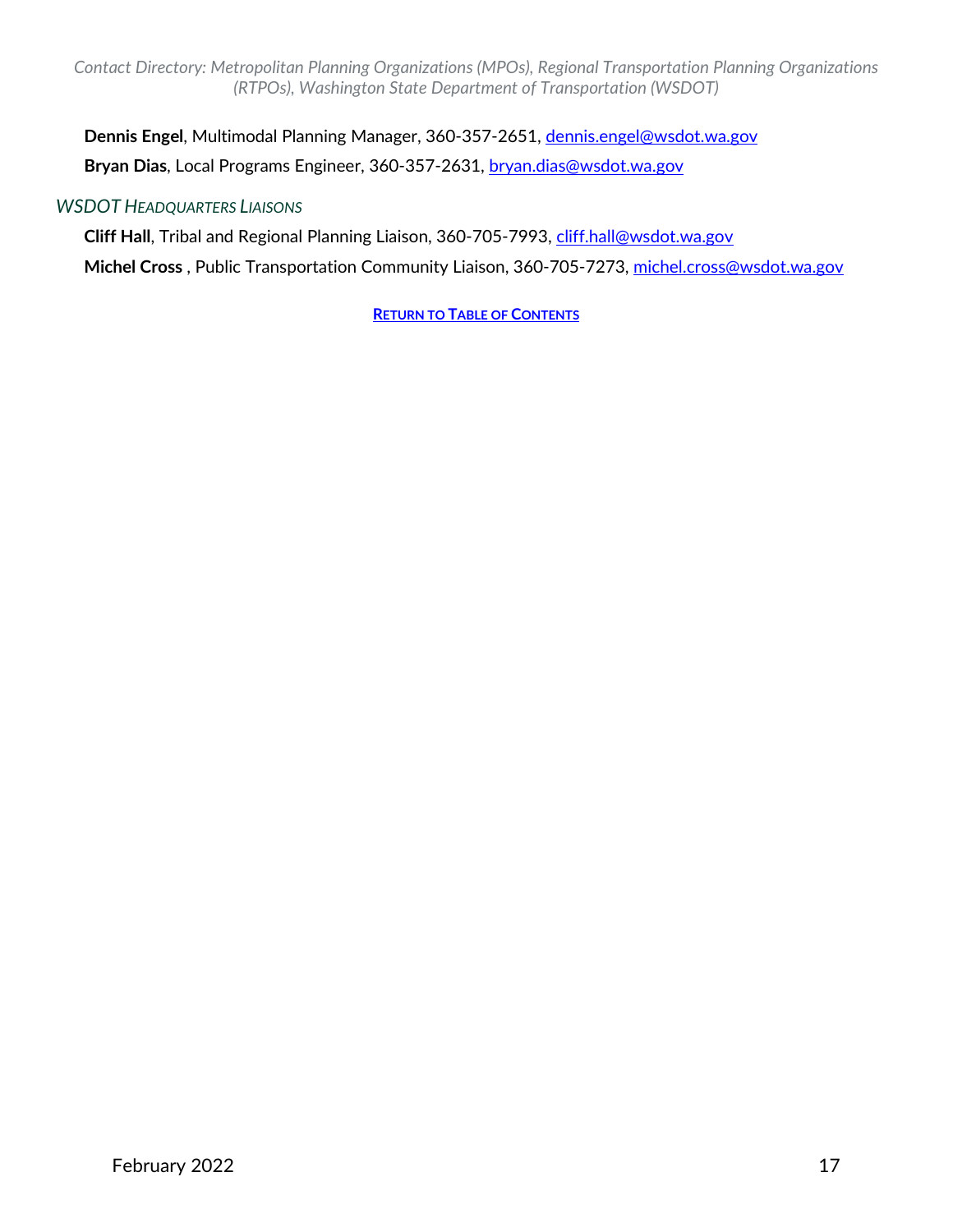# Quad-County RTPO Kittitas County Department of Public Works **Lead Agency-SFY (2022-2023)**

## <span id="page-17-0"></span>Counties Served

Adams, Grant, Kittitas, Lincoln

## RTPO Contact Information

**Physical Address:** 411 N Ruby ST, Suite 1 | Ellensburg, WA 98926 **Phone:** (509) 962-7523 **Fax:** (509) 962-7663

#### RTPO Staff Directory

**Mark Cook**, Public Works Director, (509) 962-7692, [mark.cook@co.kittitas.wa.us](mailto:mark.cook@co.kittitas.wa.us) Josh Fredrickson, Assistant Public Works Director, (509) 962-7609, [josh.fredrickson@co.kittitas.wa.us](mailto:josh.fredrickson@co.kittitas.wa.us) **Nicole Ogan**, Environmental/Transportation Planner, (509) 962-7610, [nicole.ogan@co.kittitas.wa.us](mailto:nicole.ogan@co.kittitas.wa.us) **Liz Remeto**, Financial Manager, [liz.remeto@co.kittitas.wa.us](mailto:liz.remeto@co.kittitas.wa.us) **Cory Wright**, Kittitas County Commissioner/QuadCo Chair, [cory.wright@co.kittitas.wa.us](mailto:cory.wright@co.kittitas.wa.us)

## Local WSDOT Office Contact Information

**Address:** WSDOT Eastern Region | 2714 North Mayfair Street | Spokane, WA 99207-2090 **Phone:** 509-324-6000 **Fax:** 509-324-6005 **Website:** [www.wsdot.wa.gov/regions/Eastern/](http://www.wsdot.wa.gov/regions/Eastern/)

## WSDOT Staff Directory

#### *WSDOT EASTERN REGION*

**Mike Gribner**, Regional Administrator, 509-324-6010, [mike.gribner@wsdot.wa.gov](mailto:mike.gribner@wsdot.wa.gov) **Charlene Kay**, Planning Engineer, 509-324-6195, [charlene.kay@wsdot.wa.gov](mailto:charlene.kay@wsdot.wa.gov) **Chad Simonson**, Program Manager, 509-324-6025, [simonsc@wsdot.wa.gov](mailto:simonsc@wsdot.wa.gov) Keith Martin, Local Programs Engineer, 509-324-6080, [keith.martin@wsdot.wa.gov](mailto:keith.martin@wsdot.wa.gov)

#### *WSDOT NORTH CENTRAL REGION*

**Dave Bierschbach**, Acting Regional Administrator, 509-667-3030, [dave.bierschbach@wsdot.wa.gov](mailto:dave.bierschbach@wsdot.wa.gov) **Brian Pearson**, Local Programs Engineer, 509-667-3090, [brian.pearson@wsdot.wa.gov](mailto:brian.pearson@wsdot.wa.gov) **Nicholas Manzaro**, Planning Manager, 509-667-2905, [nicholas.manzaro@wsdot.wa.gov](mailto:nicholas.manzaro@wsdot.wa.gov)

February 2022 18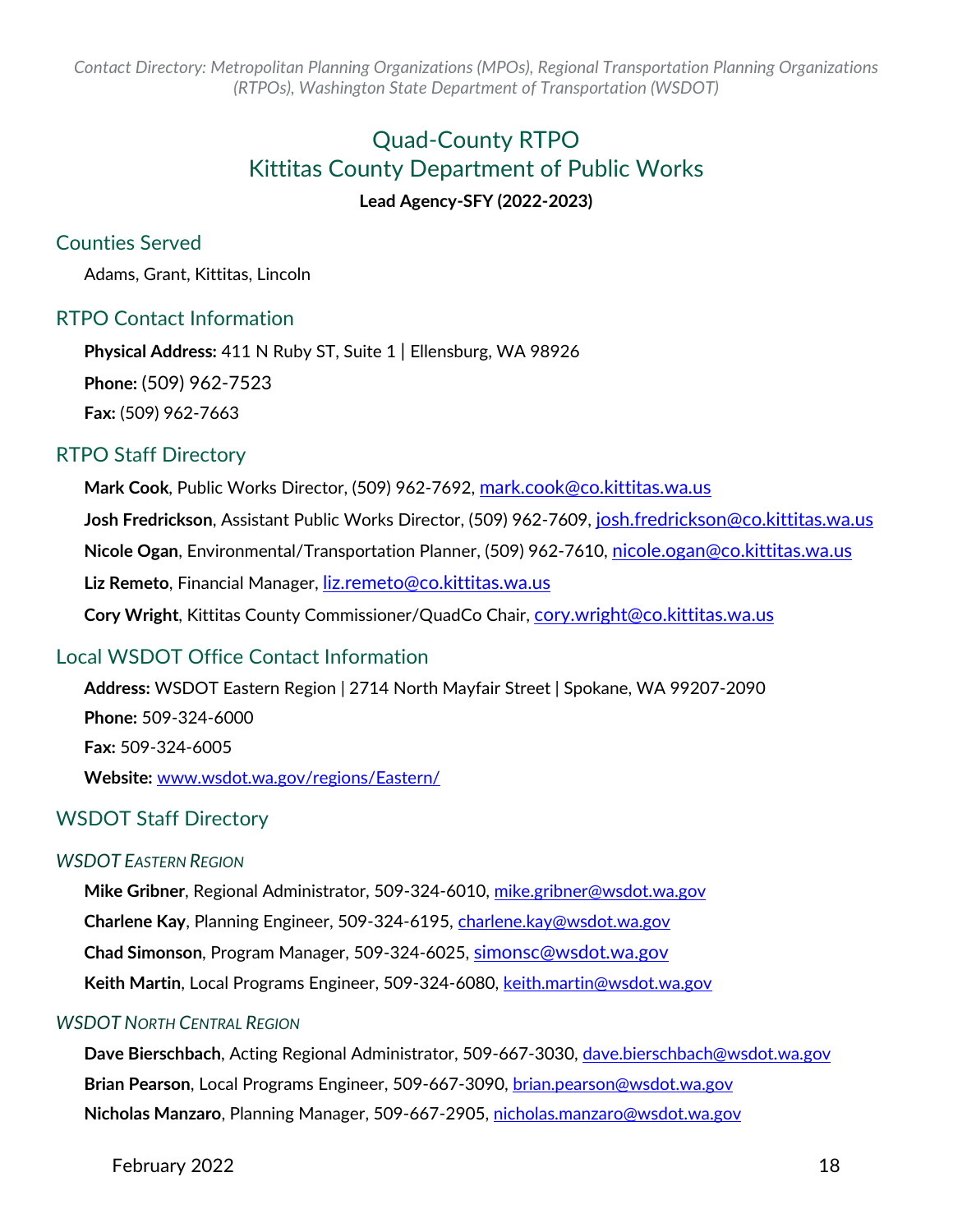**George Mazur**, Transportation Planner, 509-667-2917, [george.mazur@wsdot.wa.gov](mailto:george.mazur@wsdot.wa.gov)

#### *WSDOT SOUTH CENTRAL REGION*

**Todd Trepanier**, Regional Administrator, 509-577-1620, [todd.trepanier@wsdot.wa.gov](mailto:todd.trepanier@wsdot.wa.gov)

**Troy Suing**, Assistant Regional Administrator-Program Management, 509-577-1626, [troy.suing@wsdot.wa.gov](mailto:troy.suing@wsdot.wa.gov)

**Paul Gonseth**, Planning Engineer, 509-577-1630, [paul.gonseth@wsdot.wa.gov](mailto:paul.gonseth@wsdot.wa.gov)

**Will Smith**, Program Management Engineer, 509-577-1629, [robert.fleming@wsdot.wa.gov](mailto:robert.fleming@wsdot.wa.gov)

**Randy Giles**, Local Programs Engineer, 509-577-1780, [randy.giles@wsdot.wa.gov](mailto:randy.giles@wsdot.wa.gov)

#### *WSDOT HEADQUARTERS LIAISONS*

**Anna Ragaza-Bourassa**, Tribal and Regional Planning Liaison, 509-324-6201, [anna.ragaza](mailto:anna.ragaza-bourassa@wsdot.wa.gov)[bourassa@wsdot.wa.gov](mailto:anna.ragaza-bourassa@wsdot.wa.gov)

**Kate Tollefson**, Public Transportation Community Liaison, 509-664-0865, Mobile: 509-724-8688, [kate.tollefson@wsdot.wa.gov](mailto:kate.tollefson@wsdot.wa.gov)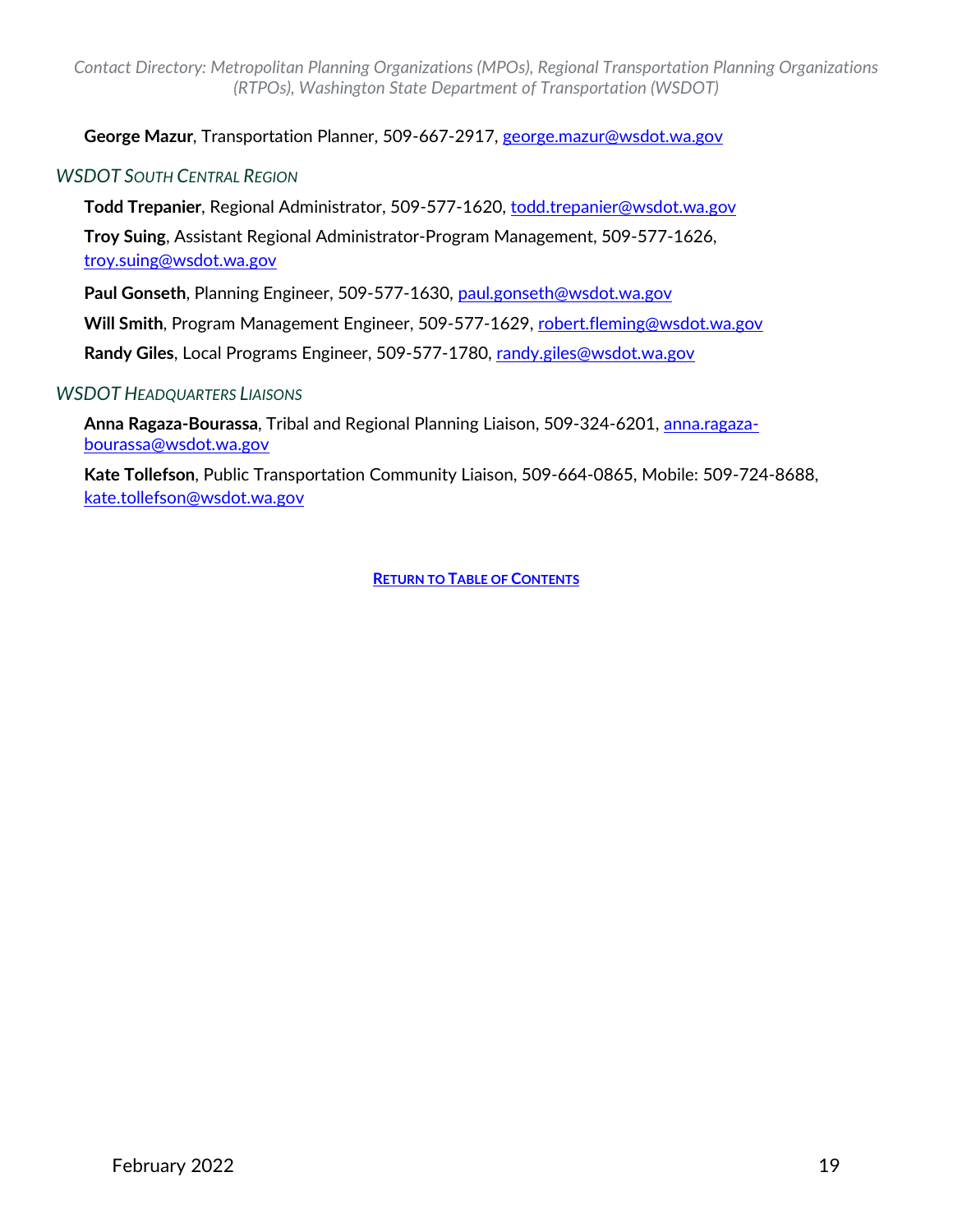# Skagit Council of Governments (SCOG) MPO and RTPO

#### <span id="page-19-0"></span>County Served

Skagit

## MPO/RTPO Contact Information

**Address:** 315 S 3rd Street, Ste. 100 | Mount Vernon, WA 98273-3843 **Phone:** 360-416-6678 **Fax:** 360-416-7831 **Website:** <http://scog.net/>

## MPO/RTPO Staff Directory

**Kevin Murphy**, Executive Director, 360-416-7871, [kevinm@scog.net](mailto:kevinm@scog.net) **Mark Hamilton**, Transportation Planner, 360-416-7876, [markh@scog.net](mailto:markh@scog.net) **Grant Johnson,** Associate Planner, 360-416-6678, grantj@scog.net **Debbie Carter**, Executive Assistant/Clerk of the Board, 360-416-7875, [dcarter@scog.net](mailto:pamc@scog.net)

## Local WSDOT Office Contact Information

**Address:** WSDOT Northwest Region, 1019 Andis Road | Burlington, WA 98233 **Phone:** 360-757-5999 **Fax:** 360-757-5975 **Website:** [www.wsdot.wa.gov/northwest/](http://www.wsdot.wa.gov/northwest/)

## WSDOT Staff Directory

#### *WSDOT NORTHWEST REGION*

**Mike Cotten**, Regional Administrator, 206-440-4693, [mike.cotton@wsdot.wa.gov](mailto:mike.cotton@wsdot.wa.gov) **Chris Damitio,** Assistant Regional Administrator, 360-757-5991, [chris.damitio@wsdot.wa.gov](mailto:chris.damitio@wsdot.wa.gov) Todd Carlson, Planning & Engineering Services Manager, 360-757-5980, [todd.carlson@wsdot.wa.gov](mailto:todd.carlson@wsdot.wa.gov) **John Shambaugh**, Planning Manager, 360-757-5981, [john.shambaugh@wsdot.wa.gov](mailto:john.shambaugh@wsdot.wa.gov) **Mehrdad Moini**, Local Programs Engineer, 206-440-4734, [mahrdad.moini@wsdot.wa.gov](mailto:mahrdad.moini@wsdot.wa.gov)

#### *WSDOT HEADQUARTERS LIAISONS*

**Cliff Hall**, Tribal and Regional Planning Liaison, 360-705-7993, [cliff.hall@wsdot.wa.gov](mailto:cliff.hall@wsdot.wa.gov) **Marianna Hanefeld**, Public Transportation Liaison, 425-777-0557, [marianna.hanefeld@wsdot.wa.gov](mailto:marianna.hanefeld@wsdot.wa.gov)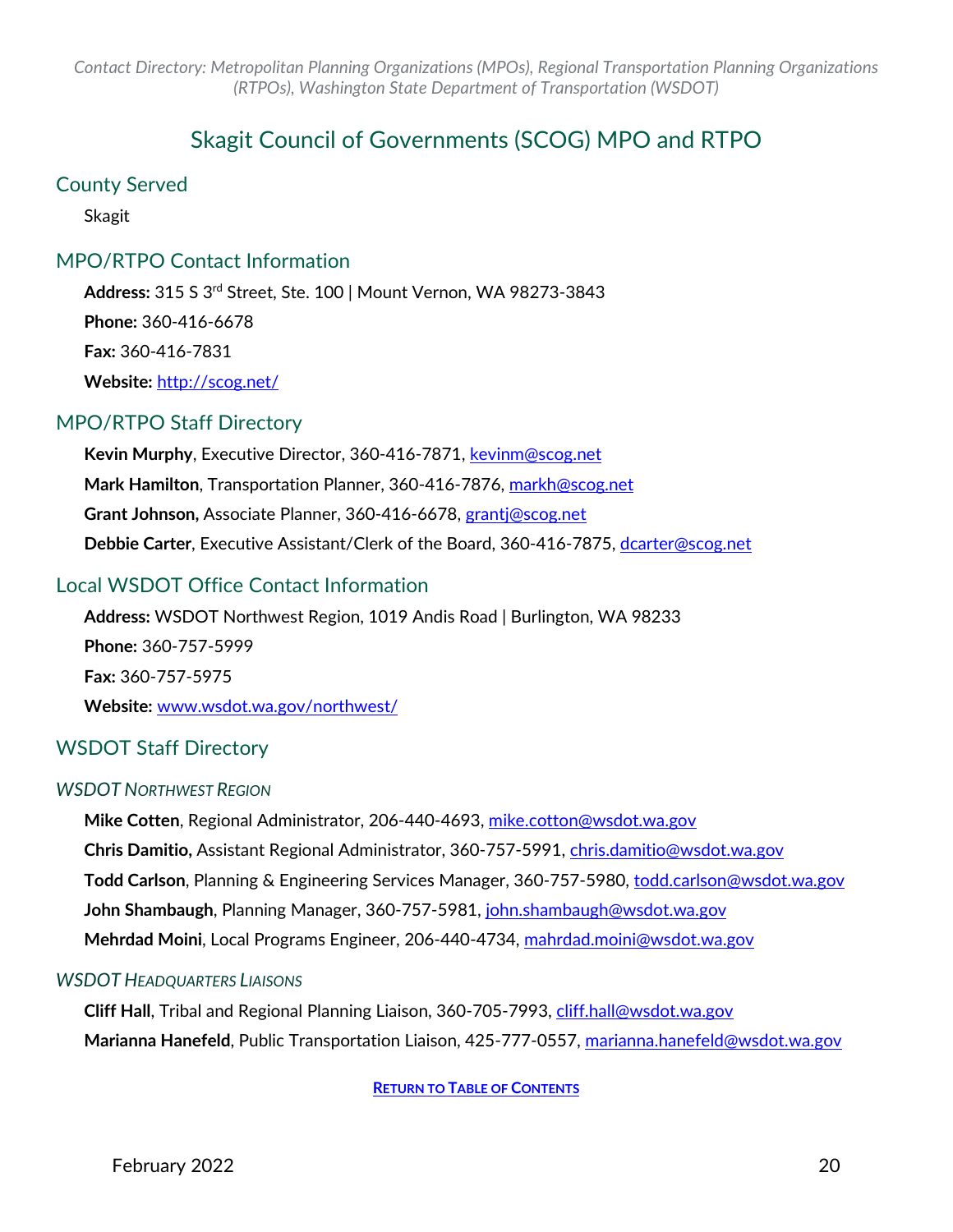# Southwest Washington Regional Transportation Council (RTC) TMA, MPO, and RTPO

#### <span id="page-20-0"></span>Counties Served

Clark, Klickitat, Skamania

## MPO/RTPO Contact Information

**Physical Address:** 1300 Franklin Street, Floor 1 | Vancouver, WA **Mailing Address:** P.O. Box 1366 | Vancouver, WA 98666-1366 **Phone:** 564-397-6067 **Fax:** 564-397-6132 **E**-**mail**: [info@rtc.wa.gov](mailto:info@rtc.wa.gov) **Website:** [www.rtc.wa.gov/](http://www.rtc.wa.gov/)

## MPO/RTPO Staff Directory

**Matt Ransom**, Executive Director, 564-397-5208, [matt.ransom@rtc.wa.gov](mailto:matt.ransom@rtc.wa.gov) **Lynda David**, Senior Transportation Planner, 564-397-5205, [lynda.david@rtc.wa.gov](mailto:lynda.david@rtc.wa.gov) **Shari Harer**, Accountant, 564-397-5210, [shari.harer@rtc.wa.gov](mailto:shari.harer@rtc.wa.gov) **Dale Robins**, TIP, 564-397-5212, [dale.robins@rtc.wa.gov](mailto:dale.robins@rtc.wa.gov) **Bob Hart**, Air Quality, 564-397-5206, [bob.hart@rtc.wa.gov](mailto:bob.hart@rtc.wa.gov)

## Local WSDOT Office Contact Information

**Address:** WSDOT Southwest Region | 11018 NE 51st Circle | P.O. Box 1709 | Vancouver, WA 98682 **Phone:** 360-905-2000 **Fax:** 360-905-2222 **Website:** [www.wsdot.wa.gov/regions/Southwest/](http://www.wsdot.wa.gov/regions/Southwest/)

## WSDOT Staff Directory

#### *WSDOT SOUTHWEST REGION*

**Carley Francis**, Regional Administrator, 360-905-2001, [carley.francis@wsdot.wa.gov](mailto:carley.francis@wsdot.wa.gov) **Laurie Lebowsky,** Planning Manager, 360-905-2082, [laurie.lebowsky@wsdot.wa.gov](mailto:laurie.lebowsky@wsdot.wa.gov) **Brian McMullen**, Program Manager, 360-905-2030, [brian.mcmullen@wsdot.wa.gov](mailto:brian.mcmullen@wsdot.wa.gov) **Michael Williams**, Local Programs Engineer, 360-905-2182, [michael.williams@wsdot.wa.gov](mailto:michael.williams@wsdot.wa.gov)

#### *WSDOT HEADQUARTERS LIAISONS*

**Doug Cox**, Tribal and Regional Planning Liaison, 360-705-6906, [doug.cox@wsdot.wa.gov](mailto:doug.cox@wsdot.wa.gov)

**Matthew Cramer**, Public Transportation Community Liaison, 360-905-2152, [matthew.cramer@wsdot.wa.gov](mailto:matthew.cramer@wsdot.wa.gov)

February 2022 21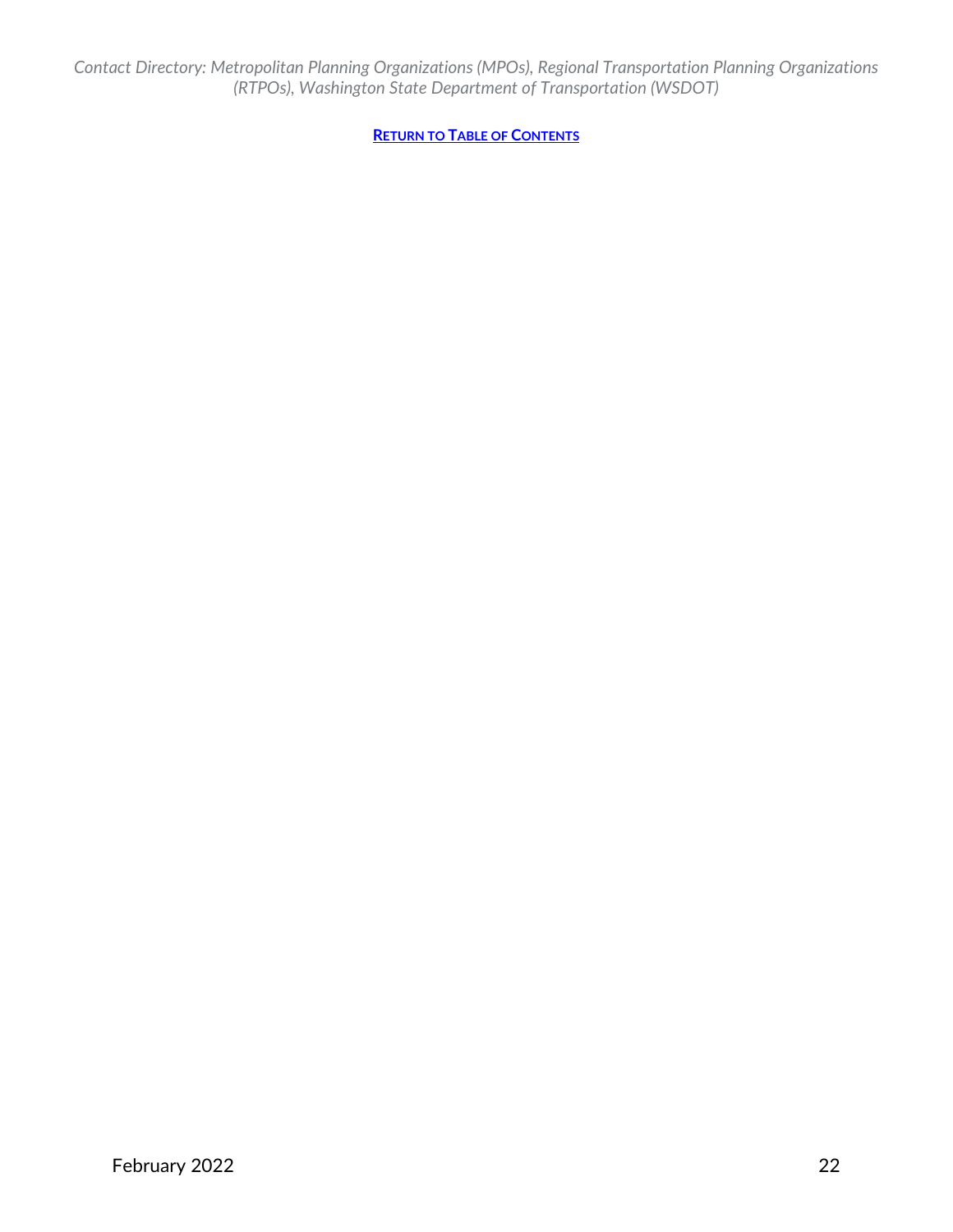# <span id="page-22-0"></span>Spokane Regional Transportation Council (SRTC) TMA, MPO, and RTPO

#### County Served

Spokane

## MPO/RTPO Contact Information

**Mailing Address:** 421 W. Riverside Avenue, Suite 500 | Spokane, WA 99201-3645 **Phone:** 509-343-6370 **Fax:** 509-343-6400 **E**-**mail**: [contact.srtc@srtc.org](mailto:contact.srtc@srtc.org) **Website:** [www.srtc.org/](http://www.srtc.org/)

## MPO/RTPO Staff Directory

**Lois Bollenback,** Executive Director, 509-343-6382, [lbollenback@srtc.org](mailto:lbollenback@srtc.org) **Eve McMenamy**, Deputy Director, 509-343-6379, [evemc@srtc.org](mailto:evemc@srtc.org) **Ryan Stewart**, Senior Transportation Planner, 509-343-6395, [rstewart@srtc.org](mailto:rstewart@srtc.org) **Mike Urlich,** Senior Transportation Planner, 509-343-6384, [mulrich@srtc.org](mailto:mulrich@srtc.org)  **David Fletcher,** Associate Transportation Planner, 509-343-6376, [dfletcher@srtc.org](mailto:dfletcher@srtc.org) **Kylee Jones,** TIP Manager, 509-343-6378, [kjones@srtc.org](mailto:kjones@srtc.org)  **Greg Griffin,** UPWP**,** Administrative Services Manager, 509-343-6386, [ggriffin@srtc.org](mailto:ggriffin@srtc.org) **Julie Meyers-Lehman**, Administrative Assistant, 509-343-6370, [julieml@srtc.org](mailto:julieml@srtc.org)

## Local WSDOT Office Contact Information

**Address:** WSDOT Eastern Region | 2714 North Mayfair Street | Spokane, WA 99207-2090 **Phone:** 509-324-6000 **Fax:** 509-324-6005 **Website:** [www.wsdot.wa.gov/regions/Eastern/](http://www.wsdot.wa.gov/regions/Eastern/)

## WSDOT Staff Directory

#### *WSDOT EASTERN REGION*

**Mike Gribner,** Regional Administrator, 509-324-6010, [mike.gribner@wsdot.wa.gov](mailto:mike.gribner@wsdot.wa.gov) **Charlene Kay,** Planning Engineer, 509-324-6195, [charlene.kay@wsdot.wa.gov](mailto:charlene.kay@wsdot.wa.gov) **Chad Simonson**, Program Manager, 509-324-6025, [simonsc@wsdot.wa.gov](mailto:simonsc@wsdot.wa.gov) **Keith Martin,** Local Programs Engineer, 509-324-6080, [keith.martin@wsdot.wa.gov](mailto:keith.martin@wsdot.wa.gov)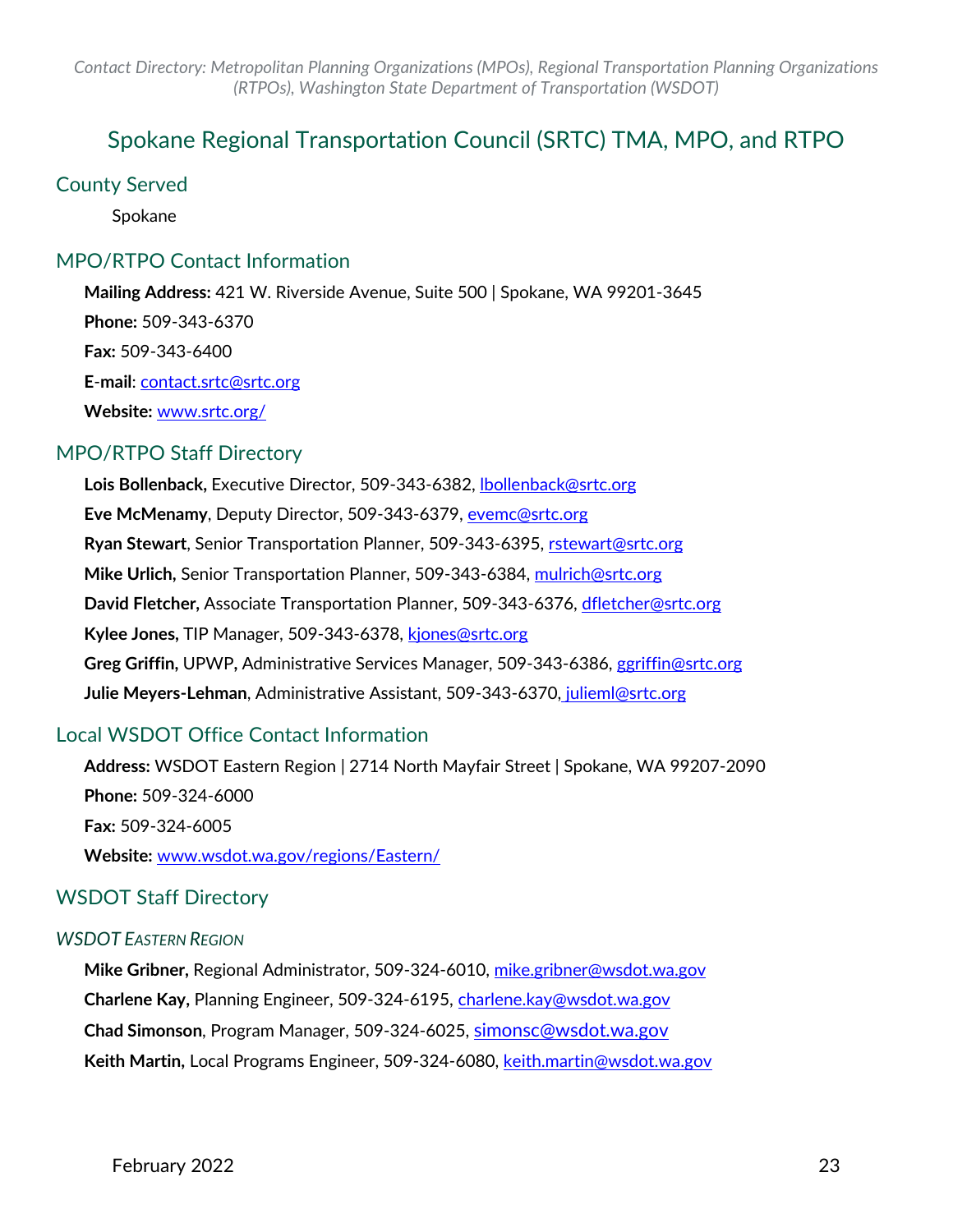#### *WSDOT HEADQUARTERS LIAISONS*

**Anna Ragaza-Bourassa**, Tribal and Regional Planning Liaison, 509-324-6201, [anna.ragaza](mailto:anna.ragaza-bourassa@wsdot.wa.gov)[bourassa@wsdot.wa.gov](mailto:anna.ragaza-bourassa@wsdot.wa.gov)

**Nina Stocker**, Public Transportation Community Liaison, 360-878-4695, [nina.stocker@wsdot.wa.gov](mailto:nina.stocker@wsdot.wa.gov)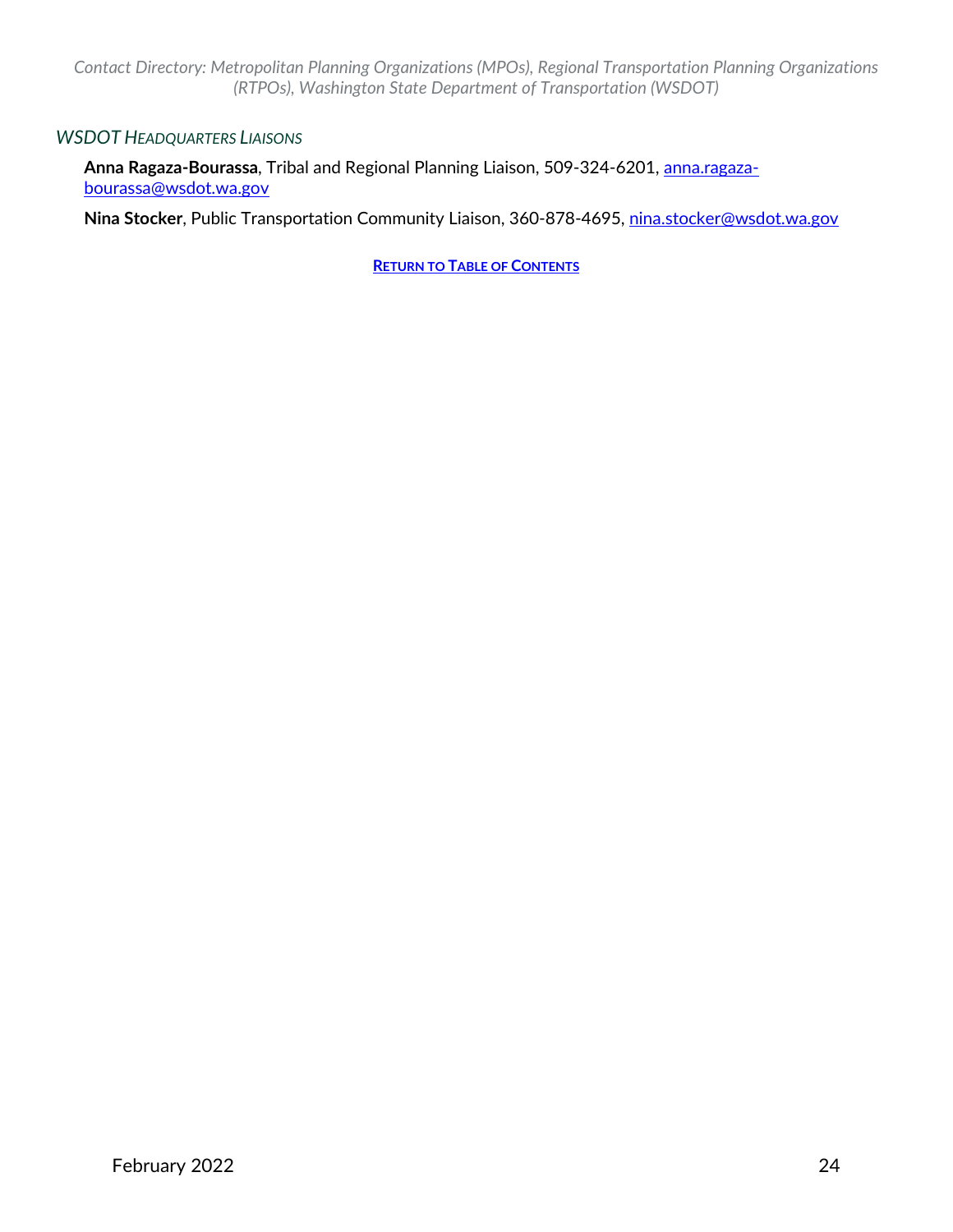# Thurston Regional Planning Council (TRPC) MPO and RTPO

#### <span id="page-24-0"></span>County Served

Thurston

## MPO/RTPO Contact Information

**Address:** 2411 Chandler Court SW, Olympia, WA 98502 **Phone:** 360-956-7575 **Fax:** 360-956-7815 **Website:** [www.trpc.org/](http://www.trpc.org/)

## MPO/RTPO Staff Directory

**Marc Daily,** Executive Director, 360-741-2525, [dailym@trpc.org](mailto:dailym@trpc.org) **Veena Tabbutt,** Deputy Director, 360-741-2550, [tabbutv@trpc.org](mailto:tabbutv@trpc.org) **Karen Parkhurst**, Programs and Policy Director, 360-741-2522, [parkhuk@trpc.org](mailto:parkhuk@trpc.org) **Paul Brewster**, Senior Planner, 360-741-2526, [brewsterp@trpc.org](mailto:brewsterp@trpc.org) **Aaron Grimes**, Transportation Modeler, 360-741-2510, [grimessa@trpc.org](mailto:grimessa@trpc.org)

## Local WSDOT Office Contact Information

**Physical Address:** WSDOT Olympic Region | 5720 Capitol Boulevard | Tumwater, WA 98504-7440 **Mailing Address:** WSDOT Olympic Region | P.O. Box 47440 | Tumwater, WA 98504-7440 **Phone:** 360-357-2600 **Fax:** 360-357-2601 **Website:** [www.wsdot.wa.gov/regions/Olympic/](http://www.wsdot.wa.gov/regions/Olympic/)

## WSDOT Staff Directory

#### *WSDOT OLYMPIC REGION*

**Steve Roark**, Regional Administrator, 360-357-2658, [steve.roark@wsdot.wa.gov](mailto:steve.roark@wsdot.wa.gov) **Joseph Perez**, Planning & Program Manager, 360-357-2607, [joseph.perez@wsdot.wa.gov](mailto:joseph.perez@wsdot.wa.gov) **Dennis Engel**, Multimodal Planning Manager, 360-357-2651, [dennis.engel@wsdot.wa.gov](mailto:dennis.engel@wsdot.wa.gov) **Bryan Dias**, Local Programs Engineer, 360-357-2631, [bryan.dias@wsdot.wa.gov](mailto:bryan.dias@wsdot.wa.gov)

#### *WSDOT HEADQUARTERS LIAISONS*

**Doug Cox**, Tribal and Regional Planning Liaison, 360-705-6906, [doug.cox@wsdot.wa.gov](mailto:doug.cox@wsdot.wa.gov)  **Elizabeth Safsten**, Public Transportation Liaison, 360-705-6885, [elizabeth.safsten@wsdot.wa.gov](mailto:elizabeth.safsten@wsdot.wa.gov) **[RETURN TO TABLE OF CONTENTS](#page-0-0)**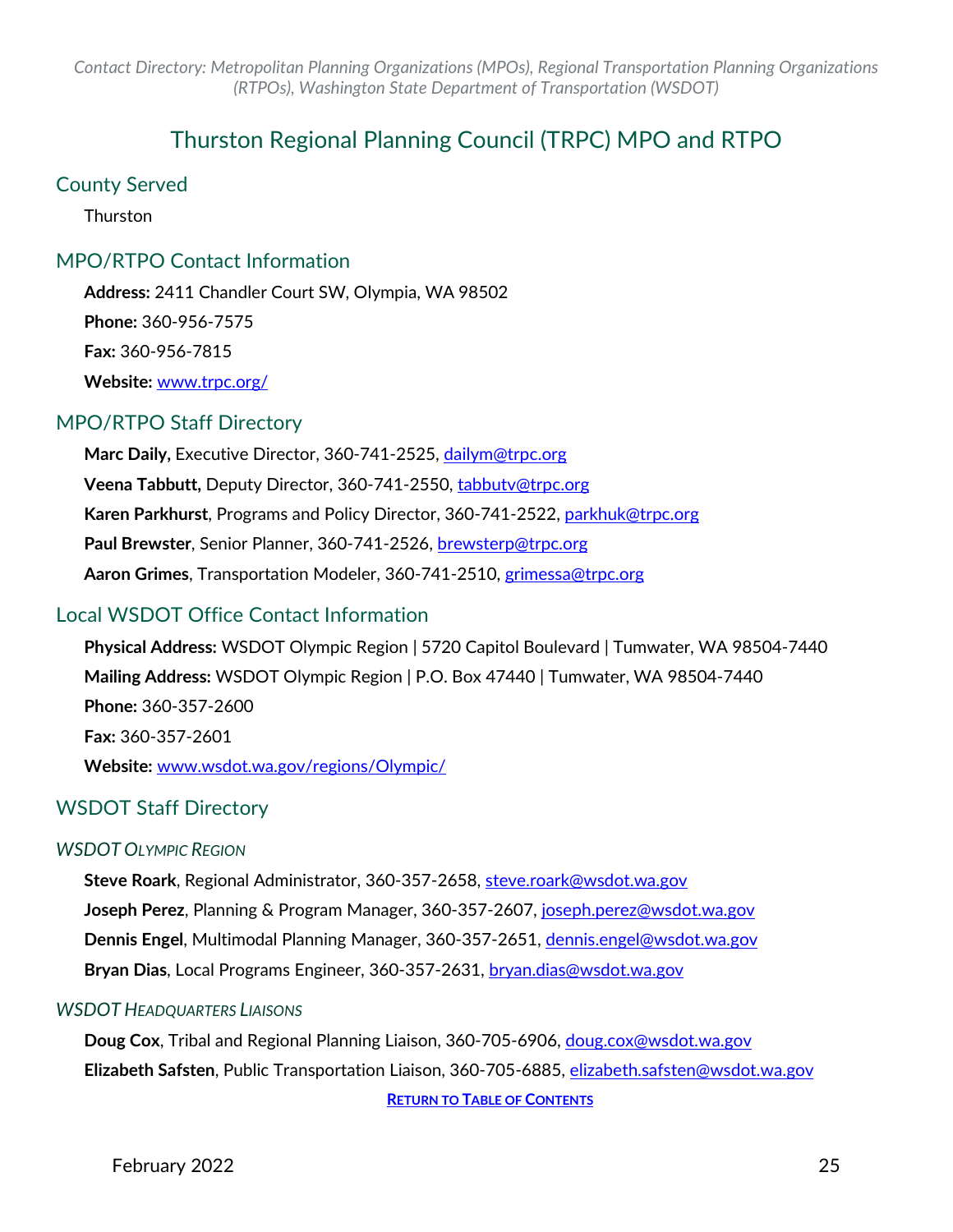# Walla Walla Valley MPO and Walla Walla Sub-RTPO

#### <span id="page-25-0"></span>Counties Served

Umatilla (Oregon), Walla Walla

## MPO/RTPO Contact Information

**Mailing Address:** 107 South Third Ave. | Walla Walla, WA 99362 **Phone:** 509-876-8001 **Fax:** 509-876-8003 **Website:** [https://wwvmpo.org](https://wwvmpo.org/)

## MPO/RTPO Staff Directory

**Andy Gomez**, Executive Director, 509-876-8002, [andy@wwvmpo.org](mailto:andy@wwvmpo.org) **Timothy Barrett**, Assistant Planner, 509-876-8001, tbarrett@wwvmpo.org

## Local WSDOT Office Contact Information

**Address:** WSDOT South Central Region | 2809 Rudkin Road | Union Gap, WA 98903-1648 **Phone:** 509-577-1600 **Fax:** 509-577-1603 **Website:** [www.wsdot.wa.gov/regions/SouthCentral/](http://www.wsdot.wa.gov/regions/SouthCentral/)

## WSDOT Staff Directory

#### *WSDOT SOUTH CENTRAL REGION*

**Todd Trepanier**, Regional Administrator, 509-577-1620, [todd.trepanier@wsdot.wa.gov](mailto:todd.trepanier@wsdot.wa.gov)

**Troy Suing**, Assistant Regional Administrator-Program Management, 509-577-1626, [troy.suing@wsdot.wa.gov](mailto:troy.suing@wsdot.wa.gov)

**Paul Gonseth**, Planning Engineer, 509-577-1630, [paul.gonseth@wsdot.wa.gov](mailto:paul.gonseth@wsdot.wa.gov)

**Robert Fleming**, Program Management Engineer, 509-577-1629, [robert.fleming@wsdot.wa.gov](mailto:robert.fleming@wsdot.wa.gov)

**Randy Giles**, Local Programs Engineer, 509-577-1780, [randy.giles@wsdot.wa.gov](mailto:randy.giles@wsdot.wa.gov)

#### *WSDOT HEADQUARTERS LIAISONS*

**Anna Ragaza-Bourassa**, Tribal and Regional Planning Liaison, 509-324-6201, [anna.ragaza](mailto:anna.ragaza-bourassa@wsdot.wa.gov)[bourassa@wsdot.wa.gov](mailto:anna.ragaza-bourassa@wsdot.wa.gov)

Linda Howell, Public Transportation Community Liaison, 509-543-3316, *linda.howell@wsdot.wa.gov* 

## ODOT Staff Directory

**Craig Sipp**, Region 5 Manager, Oregon DOT, 541-963-1327, [craig.a.sipp@odot.state.or.us](mailto:craig.a.sipp@odot.state.or.us)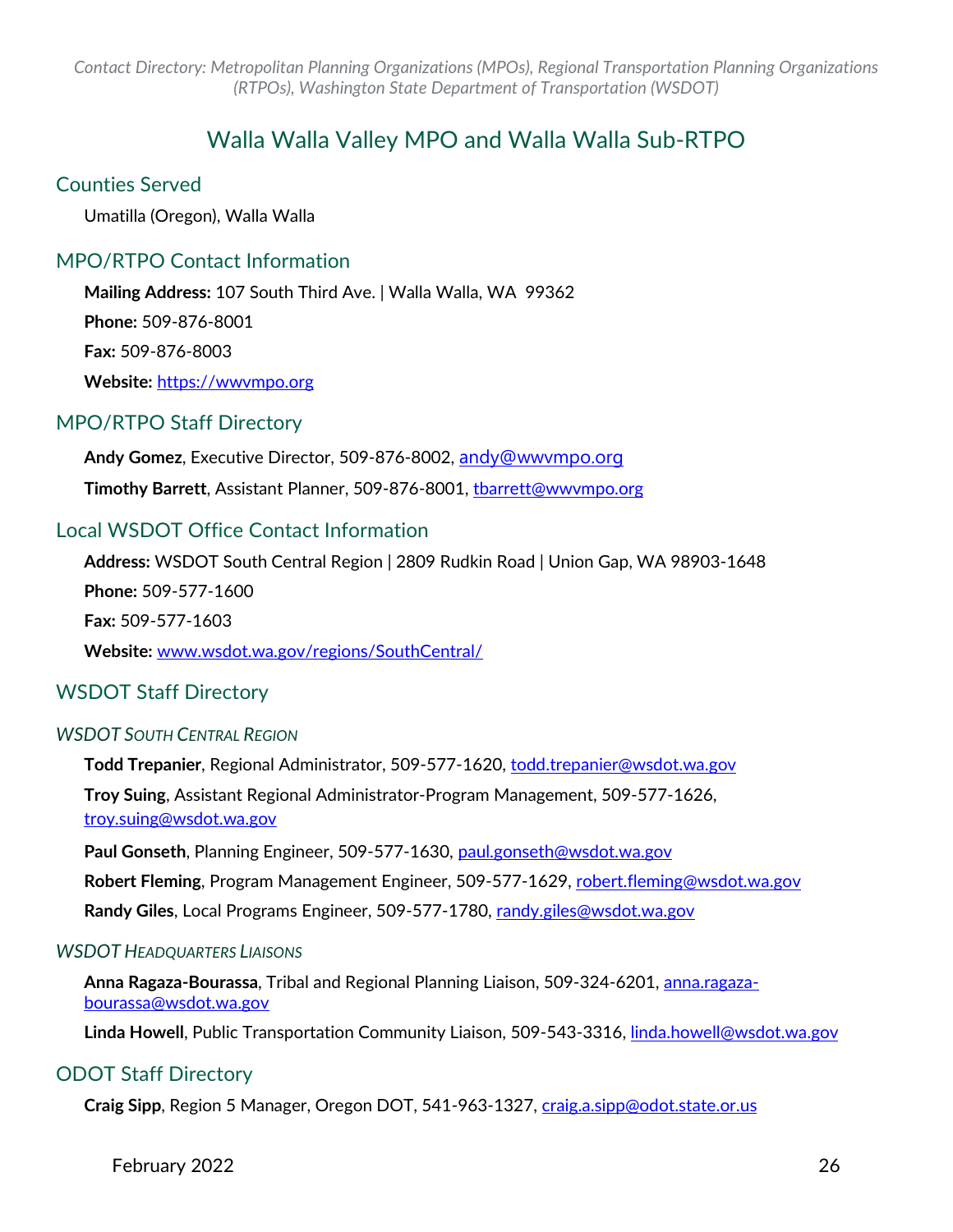**Teresa Penninger,** Planning/Program/Business Manager, Oregon DOT, 541-963-1344, [Teresa.B.Penninger@odot.state.or.us](mailto:Teresa.B.Penninger@odot.state.or.us)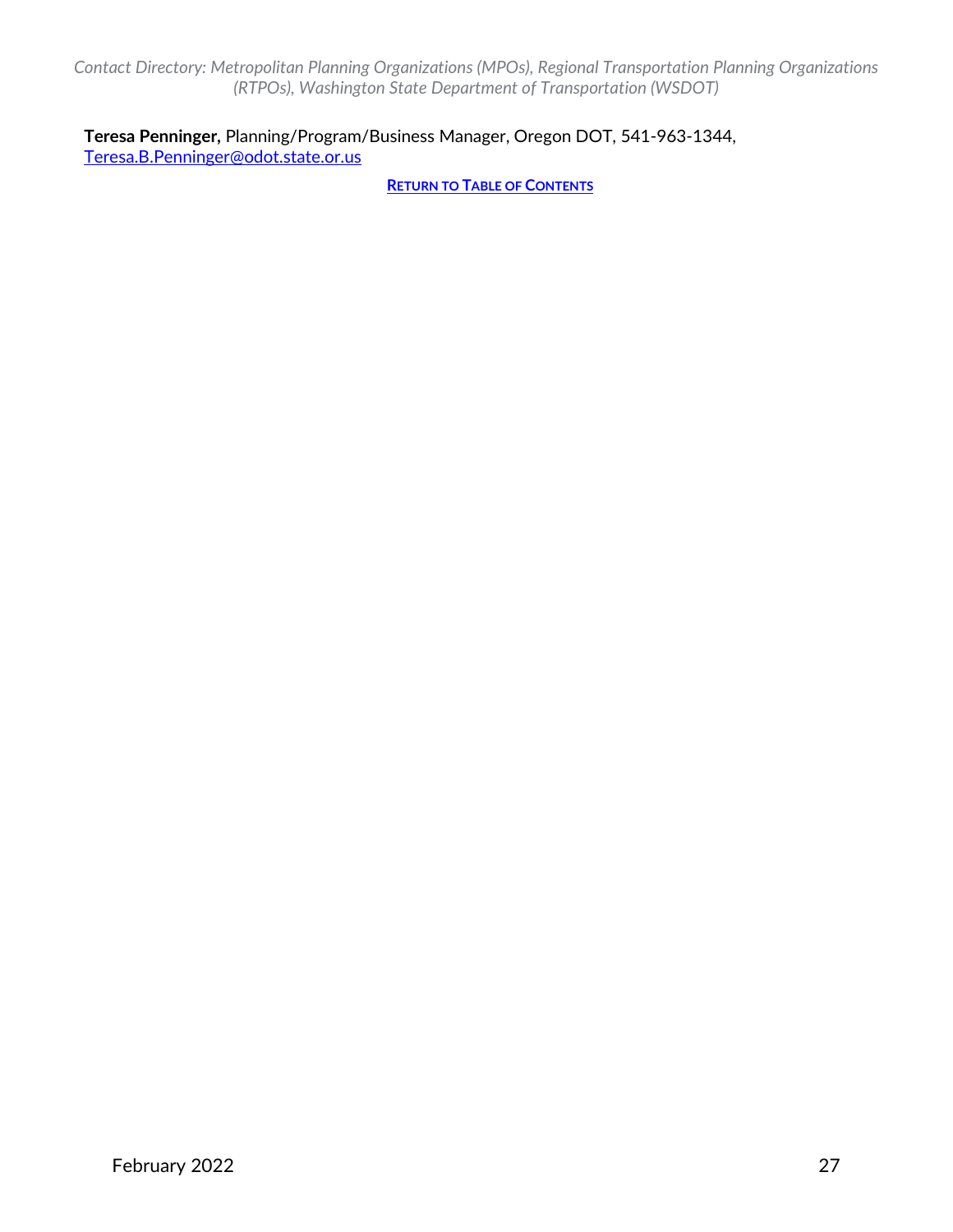# Whatcom Council of Governments (WCOG) MPO and RTPO

#### <span id="page-27-0"></span>County Served

Whatcom

## MPO/RTPO Contact Information

**Mailing Address:** 314 East Champion Street | Bellingham, WA 98225-4502 **Phone:** 360-676-6974 **Fax:** 360-738-6232 **Website:** [http://wcog.org](http://wcog.org/)

## MPO/RTPO Staff Directory

**Bob Wilson**, Executive Director[, bob@wcog.org](mailto:bob@wcog.org) **Ron Cubellis**, Deputy Executive Director, [ron@wcog.org](mailto:ron@wcog.org) **Hugh Conroy**, Director of Planning, [hugh@wcog.org](mailto:hugh@wcog.org) **Melissa Fanucci**, Principal Planner, International Mobility and Trade Corridor Program, [melissa@wcog.org](mailto:melissa@wcog.org) **Lethal Coe,** Senior Planner, lethal@wcog.org **Jaymes McClain,** Planner II, [Jaymes@wcog.org](mailto:Jaymes@wcog.org)

## Local WSDOT Office Contact Information

**Address:** WSDOT Northwest Region | 1019 Andis Road | Burlington, WA 98233 **Phone:** 360-757-5999 **Fax:** 360-757-5975 **Website:** [www.wsdot.wa.gov/northwest/](http://www.wsdot.wa.gov/northwest/)

## WSDOT Staff Directory

#### *WSDOT NORTHWEST REGION*

**Mike Cotten**, Regional Administrator, 206-440-4693, [mike.cotton@wsdot.wa.gov](mailto:mike.cotton@wsdot.wa.gov)

**Chris Damitio**, Assistant Regional Administrator, 360-757-5991, [chris.damitio@wsdot.wa.gov](mailto:chris.damitio@wsdot.wa.gov) 

**Todd Carlson**, Planning & Engineering Services Manager, 360-757-5980, [todd.carlson@wsdot.wa.gov](mailto:todd.carlson@wsdot.wa.gov)

**John Shambaugh**, Planning Manager, 360-757-5981, [john.shambaugh@wsdot.wa.gov](mailto:john.shambaugh@wsdot.wa.gov)

**Mehrdad Moini**, Local Programs Engineer, 206-440-4734, [mehrdad.moini@wsdot.wa.gov](mailto:mehrdad.moini@wsdot.wa.gov)

#### *WSDOT HEADQUARTERS LIAISONS*

**Cliff Hall**, Tribal and Regional Planning Liaison, 360-705-7993, [cliff.hall@wsdot.wa.gov](mailto:cliff.hall@wsdot.wa.gov)

**Marianna Hanefeld**, Public Transportation Community Liaison, 425-777-0557, [marianna.hanefeld@wsdot.wa.gov](mailto:marianna.hanefeld@wsdot.wa.gov)

February 2022 28